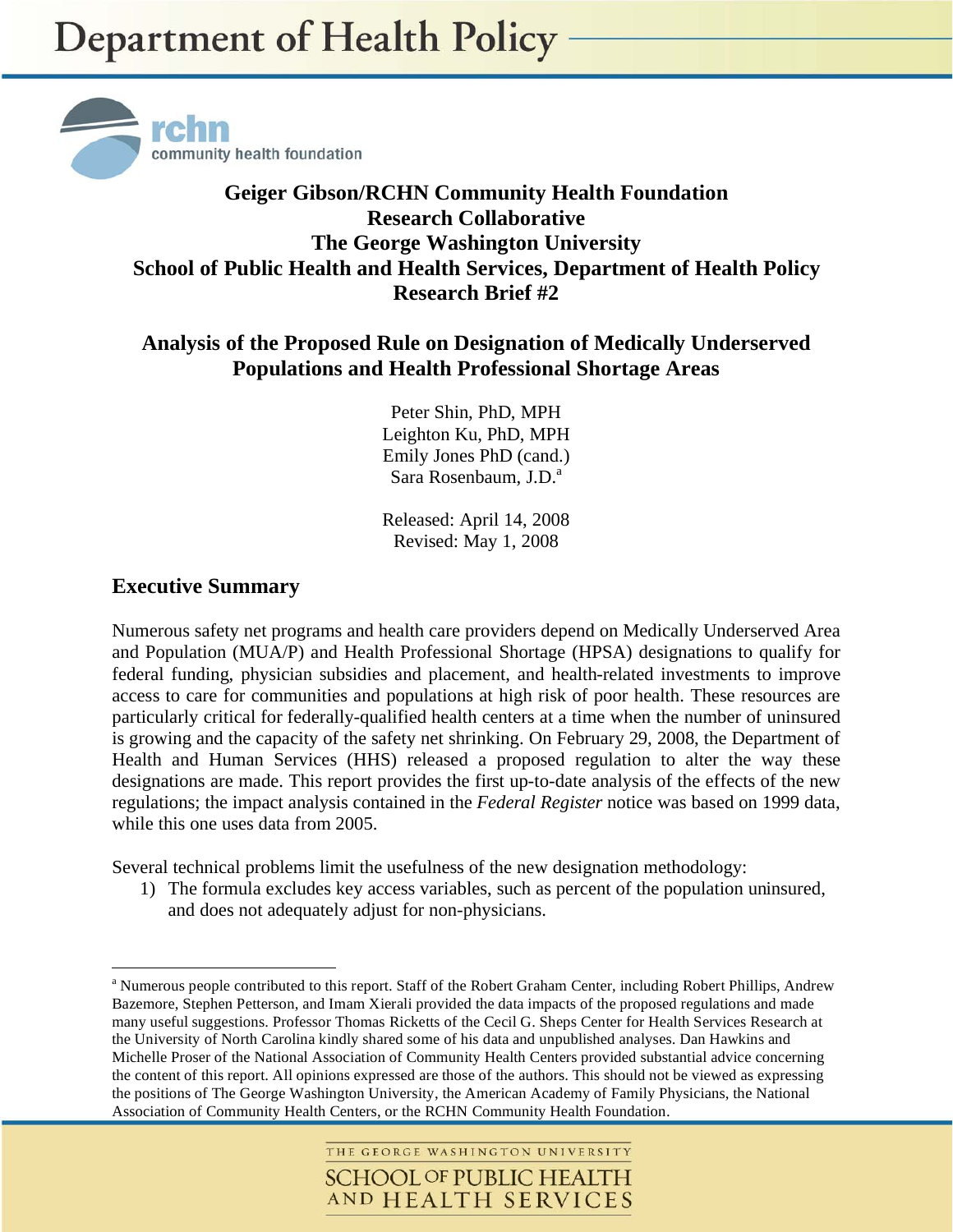- 2) The methodology jeopardizes the designation status of one in four urban and one in six rural and frontier areas.
- 3) The model used to estimate impacts uses outdated data and may not be flexible to account for new types of data.
- 4) The need for a safety net facility designation to preserve existing health centers appears to reflect the general awareness that the data and formula limitations may not adequately capture level of underservice.

It is impossible to say with certainty what designation level health centers will receive under the proposal – and thus what level of priority for funding – but our analysis with more current data indicates that the new rule will result in a much larger adverse impact than was illustrated in the *Federal Register*:

- 1) Only one-third of all health center sites 34 percent of existing FQHC sites may meet Tier 1 qualification, a status indicator of high need for additional resources.
- 2) Fewer areas and health centers will receive designation of underservice: 67 percent of health center sites (substantially less than the 92 percent in 1999) could meet Tier 2 criteria, which adjusts for low-income population and excludes some federally-supported primary care clinicians (such as National Health Service Corps clinicians, those receiving J-1 visas or other clinicians working at FQHCs). Finally, 33 percent of health center sites  $-1,130$  – do not appear to meet Tier 2 status and will have to rely on safety net facility designation, the *lowest priority* group for funding. HHS estimates that only 16 of the existing health centers will be unable to meet the qualifications to be designated as safety net facilities, however.
- 3) 29 million people (39 percent of the baseline population) live in MUA areas that might lose designation under the more lenient Tier 2 criteria.
- 4) Urban areas and northeastern and northwestern states are particularly hard hit.

*Note*

Since this report was initially released, HHS issued a *Federal Register* notice on April 21, 2008 that extended the comment period for the proposed rule through May 29, 2008. The notice included some clarifications in policy and requested comments on additional topics, although it did not modify the proposed regulatory language itself.

Although this analysis is focused on the needs of FQHCs, there are major implications for other parts of the health care system, especially the health care safety net. This is because if implemented, the proposed rule could essentially reduce or freeze health care resources for entities and geographic areas that either become newly designated with a relatively low funding priority, that are eligible as only as safety net facilities or that fail to meet even these more limited need criteria. Indeed, numerous federal health care agencies, such as HRSA and the Centers for Medicare and Medicaid Services (CMS) use MUA and HPSA designations to establish program funding and payment policies (including provider eligibility for special Medicare and Medicaid payment rates under the FQHC, RHC, and Medicare shortage area programs). Despite the enormous policy implications of the designations, the regulations are silent on their meaning for resource and payment policy, although the Preamble to the regulation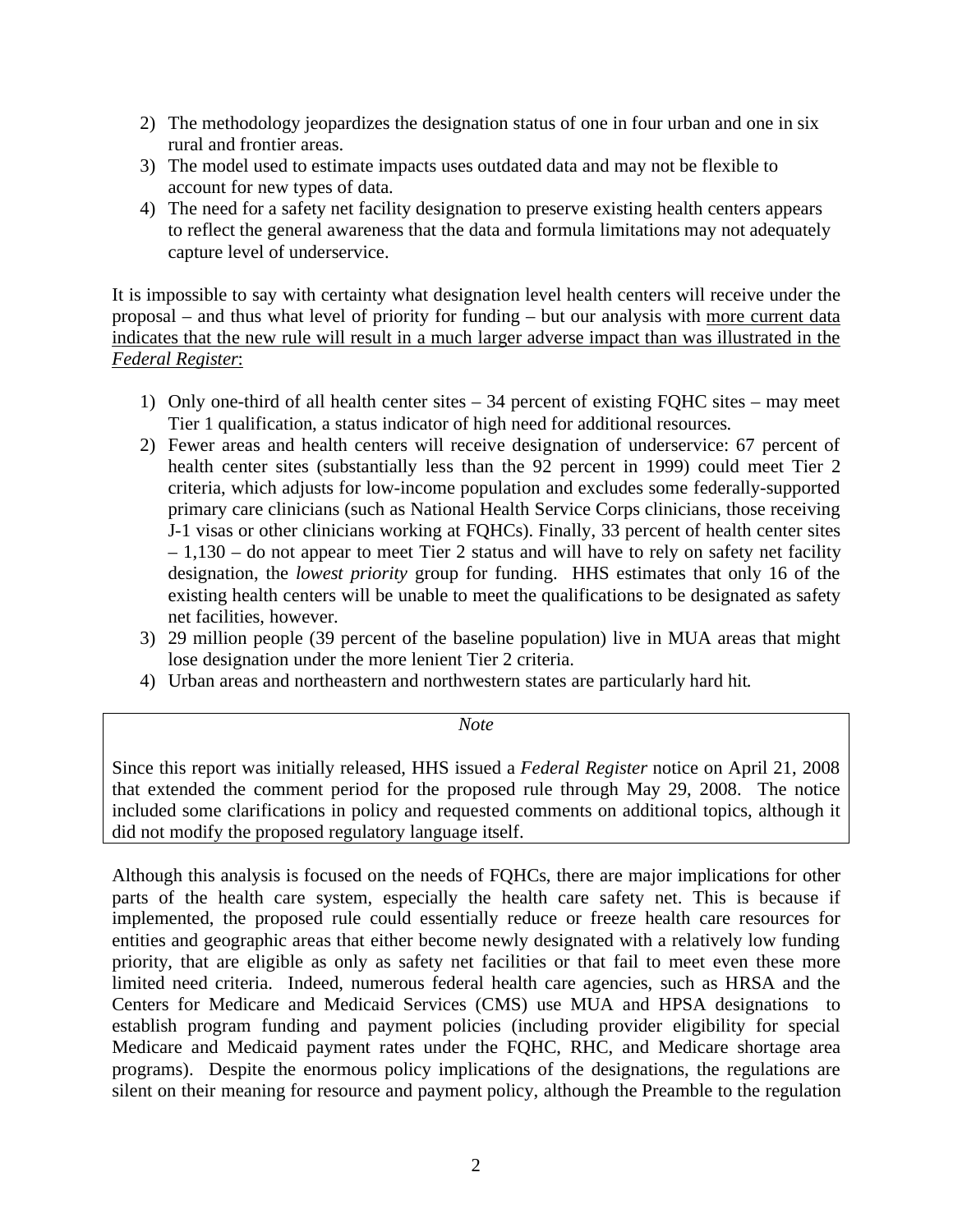hints at several points about what the policy impact of a change in designation status might be. Thus, a major deficiency of the proposed regulations is that, although they establish rules for setting Tier 1, Tier 2 or safety net facility designations, they do *not* indicate how these designations or how the scores that underlie these designations would be used to develop program policy across the range of federal programs and activities that utilize these criteria in determining eligibility for resources or special payment rules or other designations that have major resource implications. For example, would non-health center providers that qualify as safety net facilities be eligible for special Medicare or Medicaid treatment under the Medicare provider incentive payment program or as Rural Health Clinics? Without further clarification, it is difficult to fairly anticipate the effects of the new rules.

Because this analysis focuses only on the impact of the rule for health centers, it significantly understates it potential effects. Because of the enormous implications of the rule for basic health care access and population health, a sensible course of action at this point would be withdrawal of the proposed rule, and the use of a more transparent and comprehensive policy developmental process that includes not only formulaic considerations of shortages and underservice but also extensive, formal consultation with key health system stakeholders such as Governors and state legislatures, affected health care entities, public health experts, and patients and consumers.

#### **Introduction**

In 2000, the Institute of Medicine defined the safety net as health care providers that by mission or by law provide a greater than average level of service to low-income and medically vulnerable populations in both urban and rural communities.<sup>1</sup> The Health Resources and Services Administration (HRSA), the federal agency within the United States Department of Health and Human Services that administers several programs that support the safety net, currently utilizes two types of shortage designations to target federal resources for improving access to health care services: the Health Professional Shortage Area (HPSA), and the Medically Underserved Area/Population (MUA/P). Both designation systems exist as formal federal policy; the HPSA designation is part of the National Health Service Corps authorization,<sup>2</sup> while the MUA designation is an element of the community health centers statute.<sup>3</sup> As of 1995, half of all counties in the United States were designated MUAs or HPSAs and 88 percent of all counties contained a MUA or HPSA.<sup>4</sup>

Because being designated is foundational to qualifying for assistance under numerous programs, any changes to the designation process will have potentially tremendous implications for the health care safety net. The underservice designations have been used to help prioritize the distribution of federal and state funds to provider shortage areas with high health care needs. More than 34 federal programs depend on these shortage designations for eligibility and funding

 $\overline{a}$ <sup>1</sup> Institute of Medicine 2000. "America's Health Care Safety Net: Intact but Endangered." Washington, DC: National Academy Press

<sup>2</sup> http://bhpr.hrsa.gov/shortage/hpsaguidepc.htm

<sup>3</sup> http://bhpr.hrsa.gov/shortage/muaguide.htm

<sup>&</sup>lt;sup>4</sup> General Accounting Office. September 1995. "Health Care Shortage Areas: Designations Not a Useful Tool for Directing Resources at the Underserved." GAO/HEHS-95-200. http://www.gao.gov/archive/1995/he95200.pdf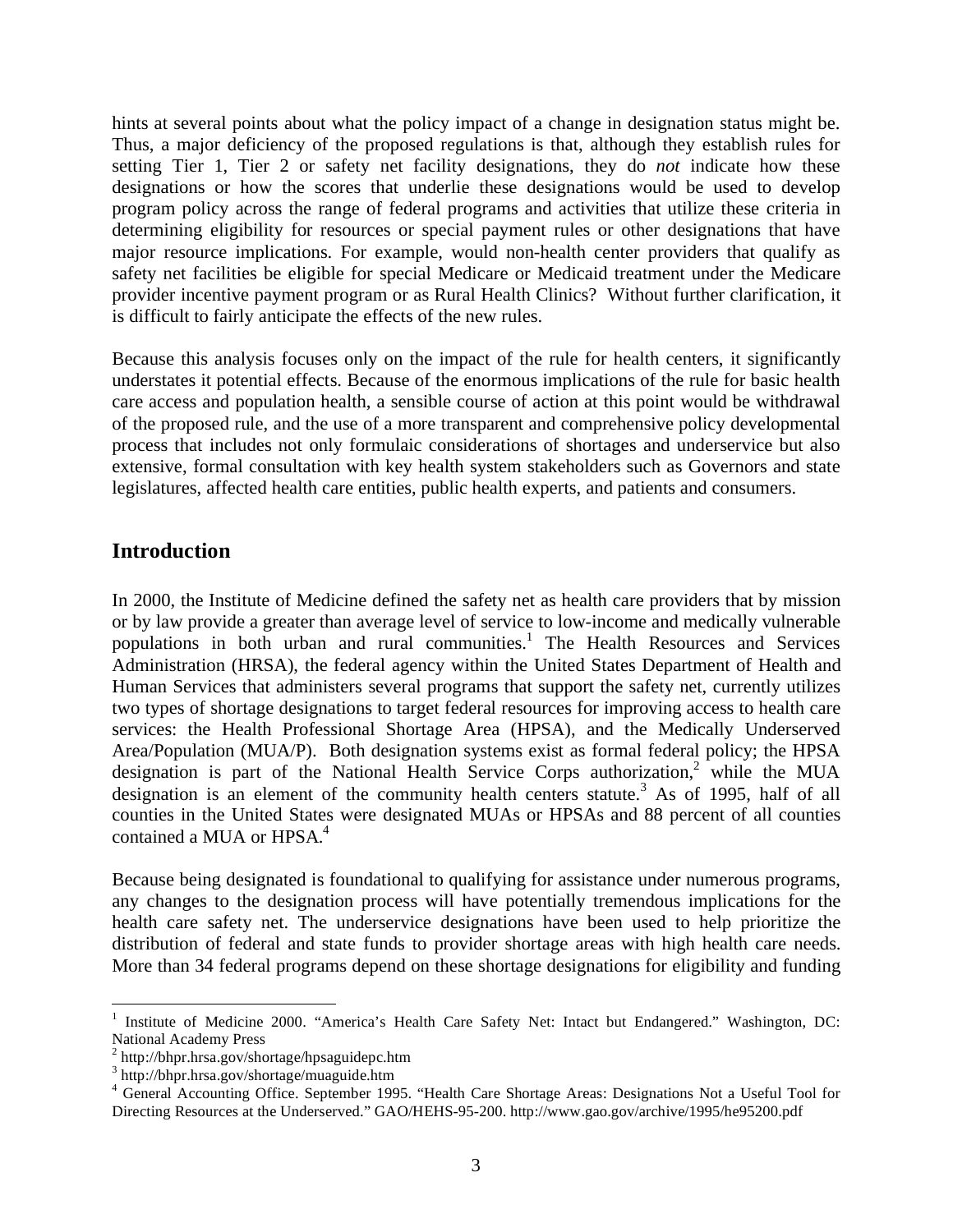preference purposes (see Table 1 for a list of programs).<sup>5</sup> Almost \$3 billion in federal funds were dispensed through programs that use the HPSA or MUA system to determine eligibility in FY  $2005$  and these designations are sometimes used by states as well.<sup>6</sup>

As Table 1 shows, the two designations are critical for receiving federal and state aid. The MUA/P designation is required for receipt of community and rural health center grants, as well

| Program                                                   | <b>Designation Used</b>               |  |  |
|-----------------------------------------------------------|---------------------------------------|--|--|
| Medicare Provider Incentive Payments                      | Geographic HPSAs only                 |  |  |
| National Health Service Corps: Scholarship and Loan       | <b>HPSAs</b>                          |  |  |
| <b>Repayment Programs</b>                                 |                                       |  |  |
| <b>FQHC Operating Costs Grants</b>                        | <b>MUA</b> or MUP                     |  |  |
| FQHC and Look-Alike Cost-Based Reimbursement              | <b>MUA</b> or MUP                     |  |  |
| <b>Rural Health Clinic Cost-Based Reimbursement</b>       | Geographic<br>population<br><b>or</b> |  |  |
|                                                           | HPSA (not facility HPSAs) or          |  |  |
|                                                           | MUA (not MUP)                         |  |  |
| Exemption for new physicians opening practices from       | Non-metropolitan HPSAs                |  |  |
| Medicare limitations on "customary charges"               |                                       |  |  |
| Training: Nurse practitioners/Nurse midwives              | <b>HPSA</b>                           |  |  |
| Physicians Assistants, General<br>Training:<br>Internal   | HPSAs (or other qualifying            |  |  |
| Medicine, General Pediatrics, Family Medicine, General    | sites such as migrant health          |  |  |
| Practice Dentistry, Mental Health Professionals, among    | clinics)                              |  |  |
| others                                                    |                                       |  |  |
| Area Health Education Center Program                      | <b>HPSAs</b>                          |  |  |
| Physician Education Loan Repayment Program                | <b>HPSA</b>                           |  |  |
| Limited Prescriptive Authority for Advanced Practice      | <b>HPSA</b> or MUA/MUPs               |  |  |
| Nurses and Physician's Assistants                         |                                       |  |  |
| Medically Underserved Community-State<br>Matching         | Rural HPSA or MUA                     |  |  |
| <b>Incentive Program</b>                                  |                                       |  |  |
| J-1 visa waiver program, allowing foreign-born physicians | HPSA, MUA, or MUP                     |  |  |
| to remain in the U.S.                                     |                                       |  |  |
| <b>State Rural Provider Incentive Grant</b>               | <b>HPSA</b>                           |  |  |

**Table 1. Federal and State Programs that Use HPSA or MUA/P Designation**<sup>7</sup>

 5 Health Resources and Services Administration. "Shortage Designation." www.bhpr.hrsa.gov/shortage; accessed April 10, 2008; Government Accountability Office. October 2006. "Health Professional Shortage Areas: Problems Remain with Primary Care Shortage Area Designation System." GAO-07-84. http://www.gao.gov/new.items/d0784.pdf

 $6$  Ibid.

 $^7$  Health Professions Resource Center, Center for Health Statistics, Texas Department of State Health Statistics. October 26, 2007. "Benefit and Incentive Programs Related to HPSA, MUA & MUP Designated Sites." http://www.dshs.state.tx.us/CHS/hprc/benefits.pdf; Alaska Department of Health & Social Services. "Federal Programs that Use HPSA and MUA/P Designations."

http://www.chems.alaska.gov/PCRH/documents/HPSAfedprograms\_000\_000.pdf; South Carolina Department of Health and Environmental Control, Primary Care Office. "Shortage Designations." http://www.scdhec.gov/health/opc/hpsa.htm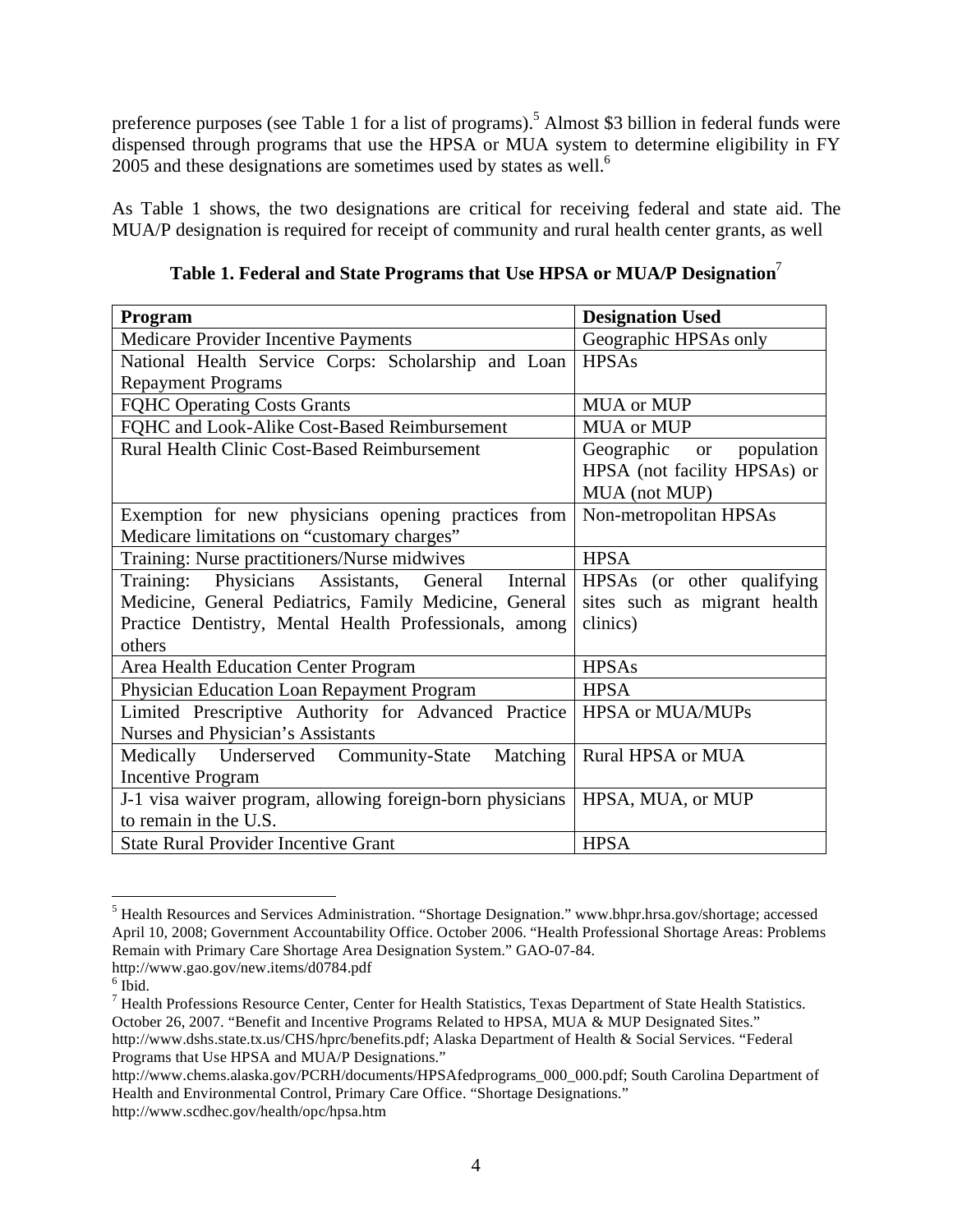for cost-based reimbursement for "look-alike" health centers that are not Federally Qualified Health Centers (FQHC) or rural health clinics  $(RHC)$ .<sup>8</sup> The HPSA designation has been used to help improve or maintain an adequate supply of primary care physicians, especially by the National Health Service Corps in their process of assigning physicians to various locations and granting scholarships and loan repayment programs.<sup>9</sup> In addition, the Centers for Medicare and Medicaid Services' (CMS) Medicare Incentive Payment Program spends about \$148 million annually to give extra payments to providers in HPSAs. "J-1 visa" programs for foreign physicians trained in the United States use HPSA designation to determine where in the U.S. these physicians may practice to gain a waiver of the requirement that they return to their home countries for at least two years following graduate medical education in the U.S. In addition, health professionals' education and training grants are targeted at providers within HPSAs.<sup>10</sup>

Community health centers (CHC) stand out among the safety net providers that rely heavily on the current MUP/HPSA designations for establishing and expanding practices and for funding. Between 1985 and 2007 alone, the number of CHC sites increased from 1,015 to over 5,000, and the number of patients served increased from five million to 16 million.<sup>11</sup> Because they anchor the primary care safety net in many rural and frontier communities and inner cities, serving as a medical and health care home for patients with complex medical and social needs and often without health insurance, any changes in designation process and scores should be expected to preserve and enhance their effectiveness. However, recent government evaluations indicate the methodology for HPSA (as well as MUA/P) designation does not accurately identify areas of health care needs or effectively help prioritize the need for assistance.<sup>12</sup> The new rule proposes to address these concerns and indicates that a majority of health centers would continue to qualify. However, our assessment suggests that the impacts are understated and many existing sites and largely urban health centers will be placed at financial and operational risk.

**Health Professional Shortage Areas: History and Current Rules.** Though the earliest efforts to systematically identify medically underserved locations date back to the 1930s, the creation of the National Health Service Corps in 1970 necessitated the creation of a method for determining which areas should be considered underserved and thus benefit from the new program. The first designation, called a Health Manpower Shortage Area (HMSA), was simply defined as a population-to-primary care physician ratio higher than 4,000 to  $1<sup>13</sup>$  This was amended by Section 332 of the Public Health Services Act in 1976, leading to new criteria issued in 1978 of 3,500:1 for geographic area designations and 3,000:1 for population group designations.<sup>14</sup>

<u>.</u>

<sup>8</sup> Health Resources and Services Administration. "Guidelines for Medically Underserved Area and Population Designation." http://www.bhpr.hrsa.gov/shortage/muaguide.htm; accessed April 10, 2008.

<sup>&</sup>lt;sup>9</sup> Health Resources and Services Administration. February 29, 2008. "HRSA Proposes Rule to Revise, Combine HPSAs, MUPs." Press Release. http://newsroom.hrsa.gov/releases/2008/hpsaproposedrule.htm  $10$  GAO-07-84.

<sup>&</sup>lt;sup>11</sup> National Association of Community Health Centers analysis of Uniform Data System data, 2007.

<sup>&</sup>lt;sup>12</sup> GAO/HEHS-95-200.

<sup>&</sup>lt;sup>13</sup> Emergency Health Personnel Act of 1970, Public Law 91-623.

<sup>&</sup>lt;sup>14</sup> Public Health Services Act, 42 USC 263a, Sec. 332 (a)(1)(A); Ricketts, T., Goldsmith, L., Holmes, G., et al. 2007. "Designating Places and Populations as Medically Underserved: A Proposal for a New Approach." *Journal of Health Care for the Poor and Underserved* 18: 567-589.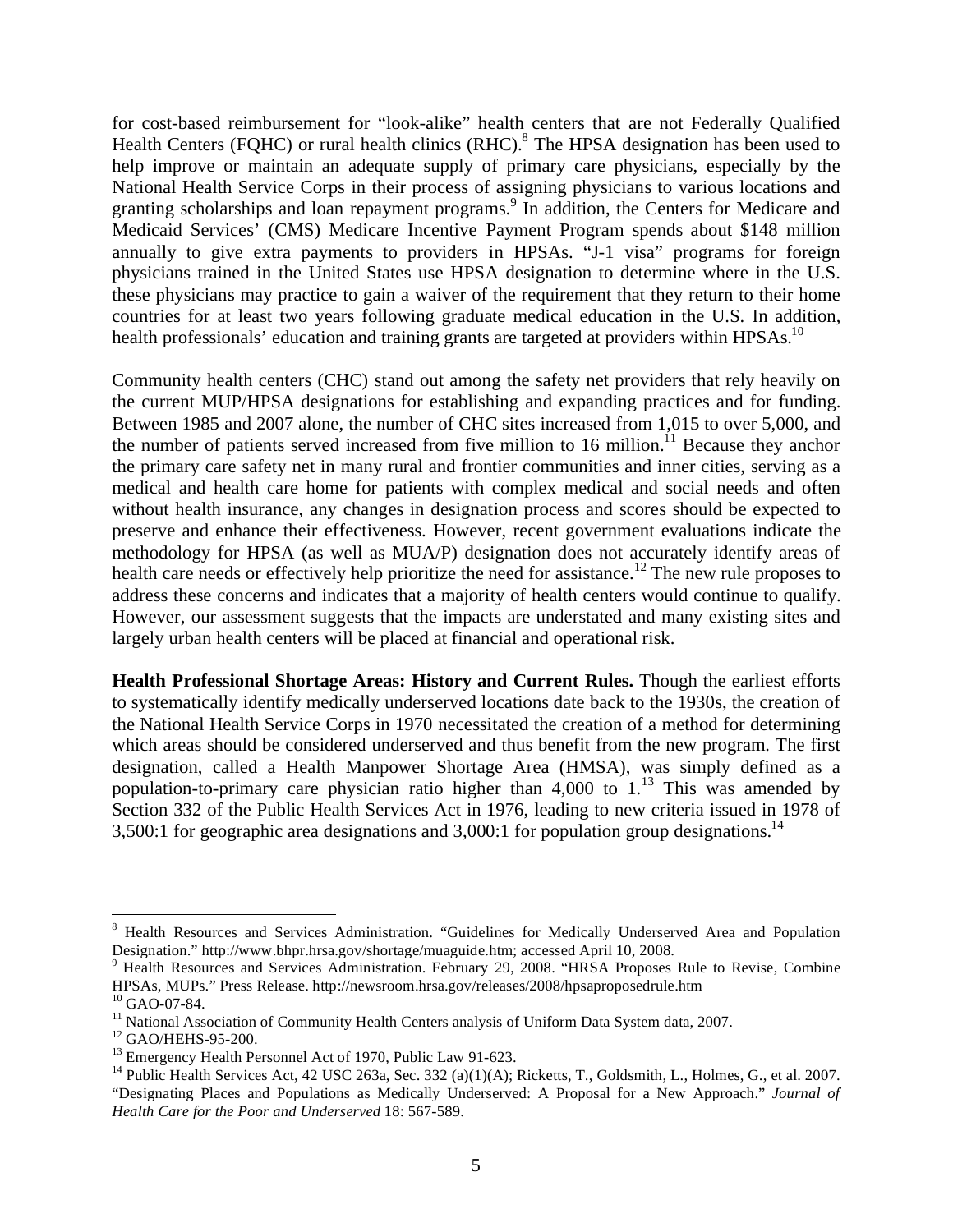The Health Professional Shortage Area designation was created in 1978, and the criteria for determining HPSA status have not changed since 1993.<sup>15</sup> HPSA designation can be given to a geographic area, population, or facility. For geographic HPSA designation, areas that exceed a population-to-primary care physician ratio of 3,500:1 (or 3,000:1 under special circumstances) qualify for geographically based HPSA designation, as long as the area can be defined as a rational service area and there are an insufficient number of providers in adjacent areas. Certain categories of physicians, such as National Health Service Corps members and those serving under the J-1 visa program, are excluded from the ratio calculations, as are many types of nonphysician practitioners.

If they do not qualify for geographic HPSA designation, safety net providers that serve underserved populations can be designated as HPSA facilities either through population or facility designation.<sup>16</sup> A population designation requires a population-to-provider ratio of at least 3,000:1, and the facility must survey area physicians to demonstrate that the population in question is in fact underserved.<sup>17</sup>

Facility-level designations have no provider ratio requirements for FQHCs and look-alikes, but Rural Health Clinics must additionally certify that they provide care to anyone regardless of their ability to pay.18 In 2002, all FQHCs were given automatic HPSA status, although this was redundant for about half of the health centers, since they are located in geographic- or population-defined shortage areas.<sup>19</sup> Of facility designations in 2002,  $63$  percent were community health centers, 23 percent were rural health clinics, and 14 percent were federal or state correctional institutions.<sup>20</sup>

Under current methods, each geographic, population, or facility HPSA is given a score based on factors capturing the need for primary care providers: the ratio of population to primary care providers, the poverty rate, the infant mortality or low birth weight rate, and the travel time or distance to the nearest available site of primary care. Some programs use the score as well as the overall HPSA designation to determine eligibility and funding levels.<sup>21</sup> HPSA designations are required to be updated every three years, unlike the MUA/P designation, which has no expiration date.<sup>22</sup> However, despite legal requirements to review designations, HHS has not published a list of designated HPSAs in the Federal Register since 2002, allowing technically expired HPSAs to remain active. $23$ 

**Medically Underserved Areas/Populations: History and Current Rules.** In order to qualify for Community Health Center grants, health centers must be located in a medically underserved area. The Medically Underserved Area (MUA) designation was created by the 1973 Health

<sup>22</sup> A Guide to Federal Health Professional Shortage (HPSA) and Medically Underserved Area/Population (MUA/P) Designations in Washington State. January 2, 2007. http://www.doh.wa.gov/hsqa/ocrh/HPSA/HPSA\_Guide.pdf  $^{23}$  GAO-07-84.

 $\overline{a}$ 15 42 CFR Part 5; GAO-07-84.

<sup>&</sup>lt;sup>16</sup> 42 CFR Part 5.

<sup>&</sup>lt;sup>17</sup> GAO/HEHS-95-200.

<sup>18</sup> GAO-07-84.

<sup>&</sup>lt;sup>19</sup> Health Care Safety Net Amendments of 2002; GAO-07-84.

<sup>&</sup>lt;sup>20</sup> GAO-07-84.

 $21$  GAO-07-84.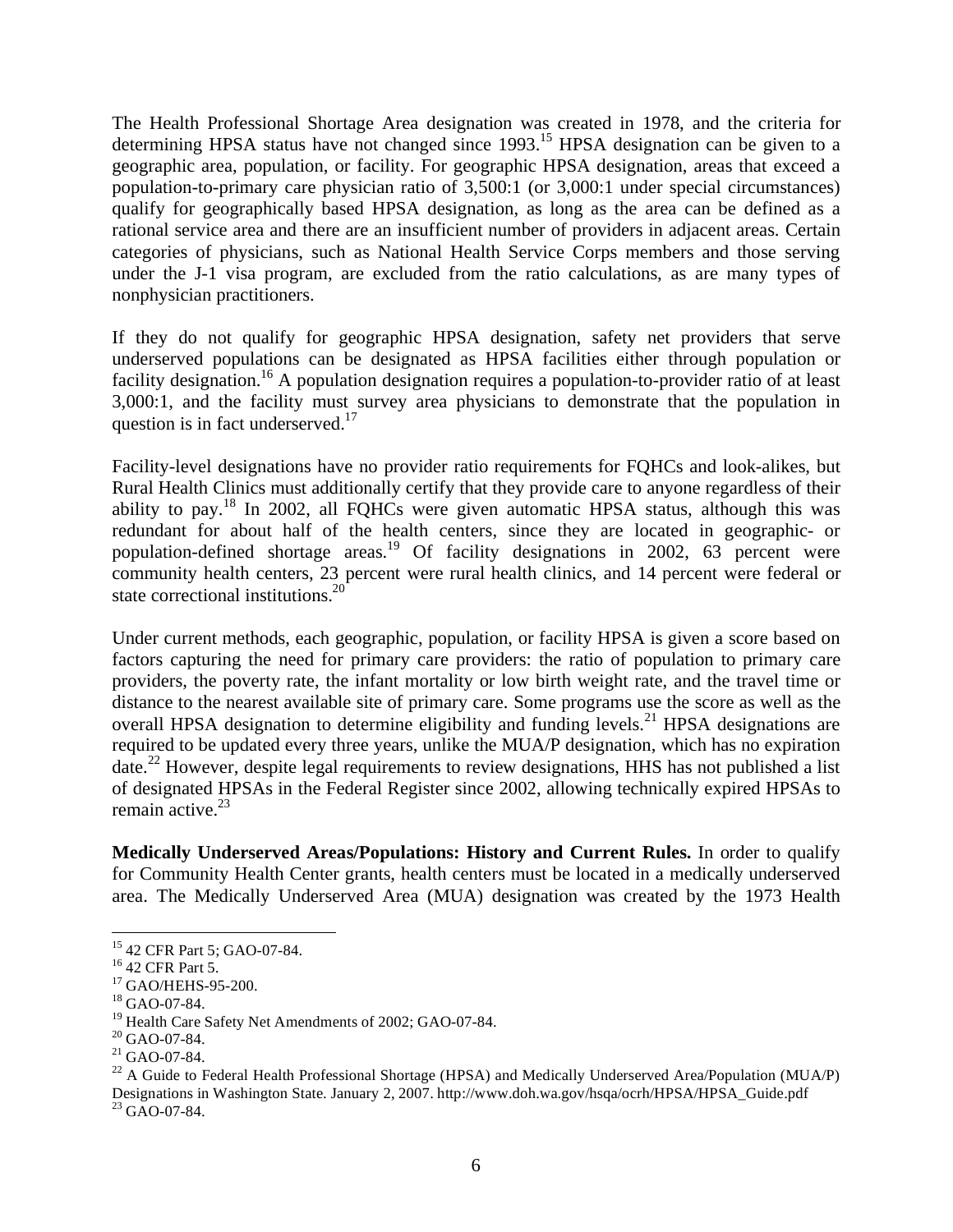Maintenance Organization Act, and from the outset included three factors in addition to the physician-population ratio used to calculate the HPSA. The MUA designation is based on an Index of Medical Underservice, which is a composite of the:

- 1) poverty rate,
- 2) proportion of residents over age 65,
- 3) infant mortality rate, and
- 4) population-to-primary care physician ratio (although, as with HPSAs, certain types of physicians are excluded)<sup>24</sup>

High needs populations can also receive status as a Medically Underserved Population if they face significant economic, sociological, and/or cultural and linguistic barriers to primary care.<sup>25</sup> The index for a Medically Underserved Population (MUP) is calculated using the same variables and methods as an MUA calculation, but only the population in question (for instance, only lowincome individuals) is counted, and only the physicians that serve this population are factored into the index. $26$ 

In contrast to the HPSA process, MUAs and MUPs are not subject to review at any point. Because MUA/P designations are based on older data, the GAO calculated in 1994 that about half of the county-sized MUAs would no longer qualify for the designation if more data was used to perform the calculations.<sup>27</sup> The GAO even took the dramatic step of recommending that MUA and HPSA designations be eliminated as requirements for participation in all federal programs and replaced by criteria for inclusion that are more tailored to the goals of each program.

In response to the GAO evaluation, the Health Resources and Services Administration (HRSA) released a Notice of Proposed Rulemaking on September 1, 1998, which would have unified the designation process and resulted in a very large number and proportion of providers losing their MUA/P or HPSA designations.<sup>28</sup> Over 800 comments were received; most from stakeholders concerned about losing their designations. The main criticisms, other than the massive loss of designated areas, were that not enough current data was utilized and that the new method was not grounded in a theory of access and underservice. HRSA withdrew the proposed rule, but maintained a commitment to improve the designation process.<sup>29</sup>

<u>.</u>

<sup>24</sup> Ricketts, T., Goldsmith, L., Holmes, G. et al. 2007.

<sup>&</sup>lt;sup>25</sup> Health Resources and Services Administration. "Guidelines for Medically Underserved Area and Population Designation." op. cit.; GAO/HEHS-95-200.

 $^{26}$  On average, the number of primary care FTEs is multiplied by 0.21 to yield the number that serve low-income populations. See Ricketts, T., Goldsmith, L., Holmes, G., et al. 2007.

GAO/HEHS-95-200.

<sup>&</sup>lt;sup>28</sup> Goldsmith, L., Holmes, M., Osterman, J. and Ricketts, T. 2007. "A Proposal for a Method to Designate Communities as Underserved: Technical Report on the Derivation of Weights." Department of Health and Human Services. http://bhpr.hrsa.gov/shortage/weightderivation.htm

 $^{29}$  Ricketts T., Goldsmith L., Holmes J. et al., 2007.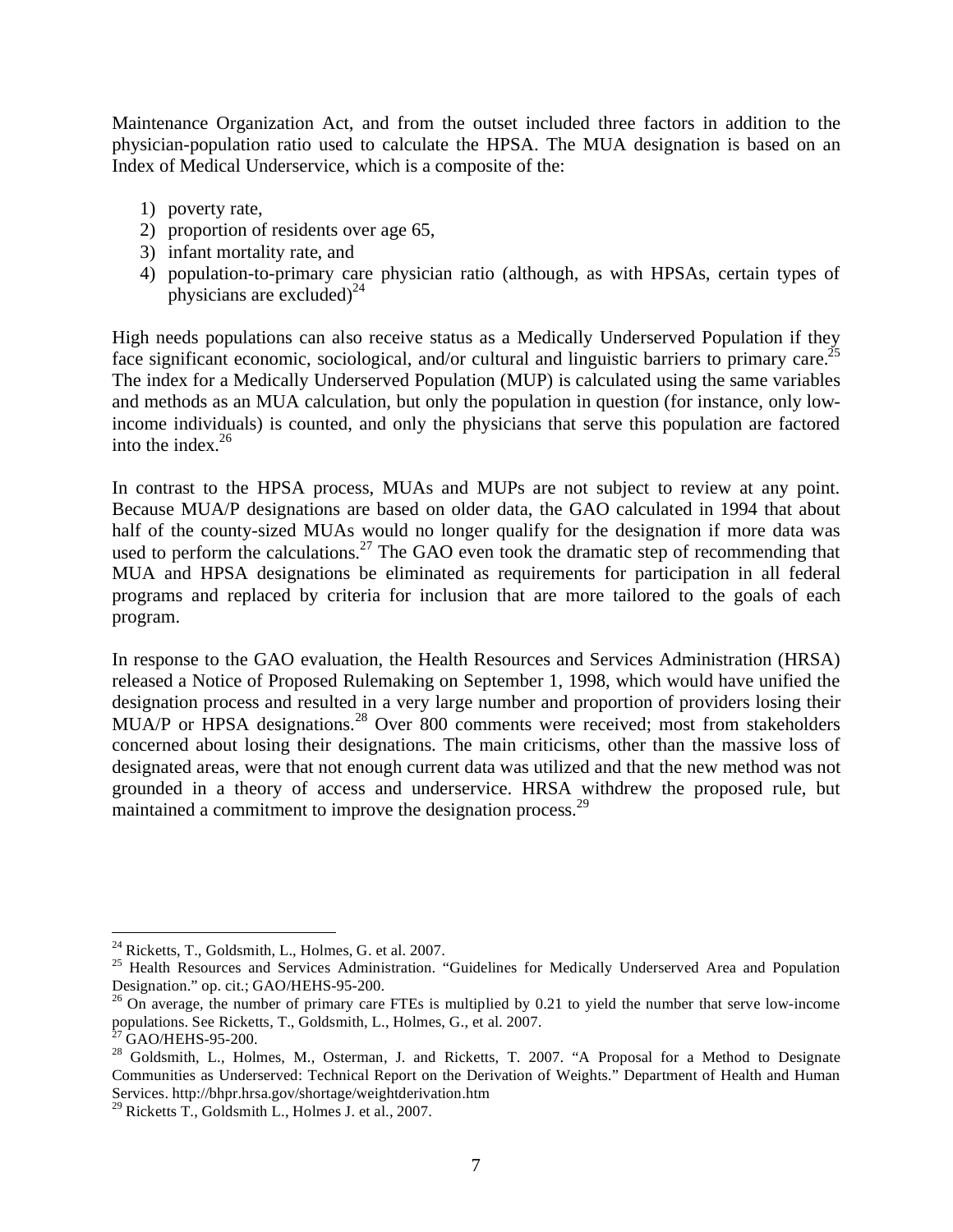#### **Proposed Rule and Methods**

On February 29, 2008, the Department of Health and Human Services released a notice of proposed rulemaking to modify the methods used to designate underserved areas and populations.30 In the new proposal, HRSA recommended a revised methodology that created a single "Index of Primary Care Underservice" to determine the level of underservice in both HPSA and MUA/P areas.<sup>31</sup> The primary goal of the proposed change is to consolidate the procedures for making designations, streamlining and simplifying the system for facilities seeking designation, but continuing to differentiate HPSAs and MUPs in light of the multiple uses for these designations.<sup>32</sup> Other priorities stressed by HRSA were that the criteria be sciencebased and not dramatically alter the number of areas and facilities that are designated as underserved or serving the underserved, thus disrupting service.  $33$ 

The new scheme includes three levels of designation, which are considered in this order for each area or facility:

- 1) **Geographic HPSA** designated solely based on service areas
	- o **Tier 1**, with all non-federal primary care clinicians included in the ratio
	- o **Tier 2**, excluding federally-supported primary care clinicians (such as National Health Service Corps clinicians, those receiving J-1 visas or other clinicians working at FQHCs)
- 2) **Population MUP** also based on service to specific underserved populations
	- o **Tier 1**, with all non-federal primary care clinicians included
	- o **Tier 2**, excluding federally-supported primary care clinicians
- 3) **Safety-net facility HPSA** a new designation
	- o An FQHC, RHC or similar public or non-profit safety net provider that is not in a HPSA or MUP as described above, which serves at least a certain percentage of Medicaid and uninsured patients

As noted above, in each geographic and population category, there are two tiers of shortage. Tier 1 designations are given to areas, populations, and facilities that exceed the population-toprovider ratio threshold with all clinicians are counted. Tier 2 designations are given to areas and populations that exceed the threshold only when federally-sponsored clinicians are excluded from the calculation. Since Tier 2 includes fewer primary care clinicians, the population-toprovider ratio is higher and more areas qualify for HPSA or MUP status under Tier 2 than under Tier 1. In assigning federal resources, it is likely that areas with Tier 1 status will be considered a higher priority than those with Tier 2 status. $34$ 

 $\overline{a}$ 

 $30$  Department of Health and Human Services. Feb. 29, 2008. "Designation of Medically Underserved Populations and Health Professional Shortage Areas." Federal Register 73(41):11232-81.

<sup>&</sup>lt;sup>31</sup> 42 CFR Parts 5 and 51c. February 29, 2008. "Designation of Medically Underserved Populations and Health Professional Shortage Areas: Proposed Rule."

<sup>&</sup>lt;sup>32</sup> Health Resources and Services Administration. February 29, 2008. op.cit.

<sup>33</sup> Ricketts T., Goldsmith L., Holmes J., et al. 2007.

 $34$  The preamble to the February 29 proposal discussed Tier 1 and 2 criteria and said: "Both types of designations could be eligible for federal programs authorized to place resources in MUPs or HPSAs. However, Tier 2 areas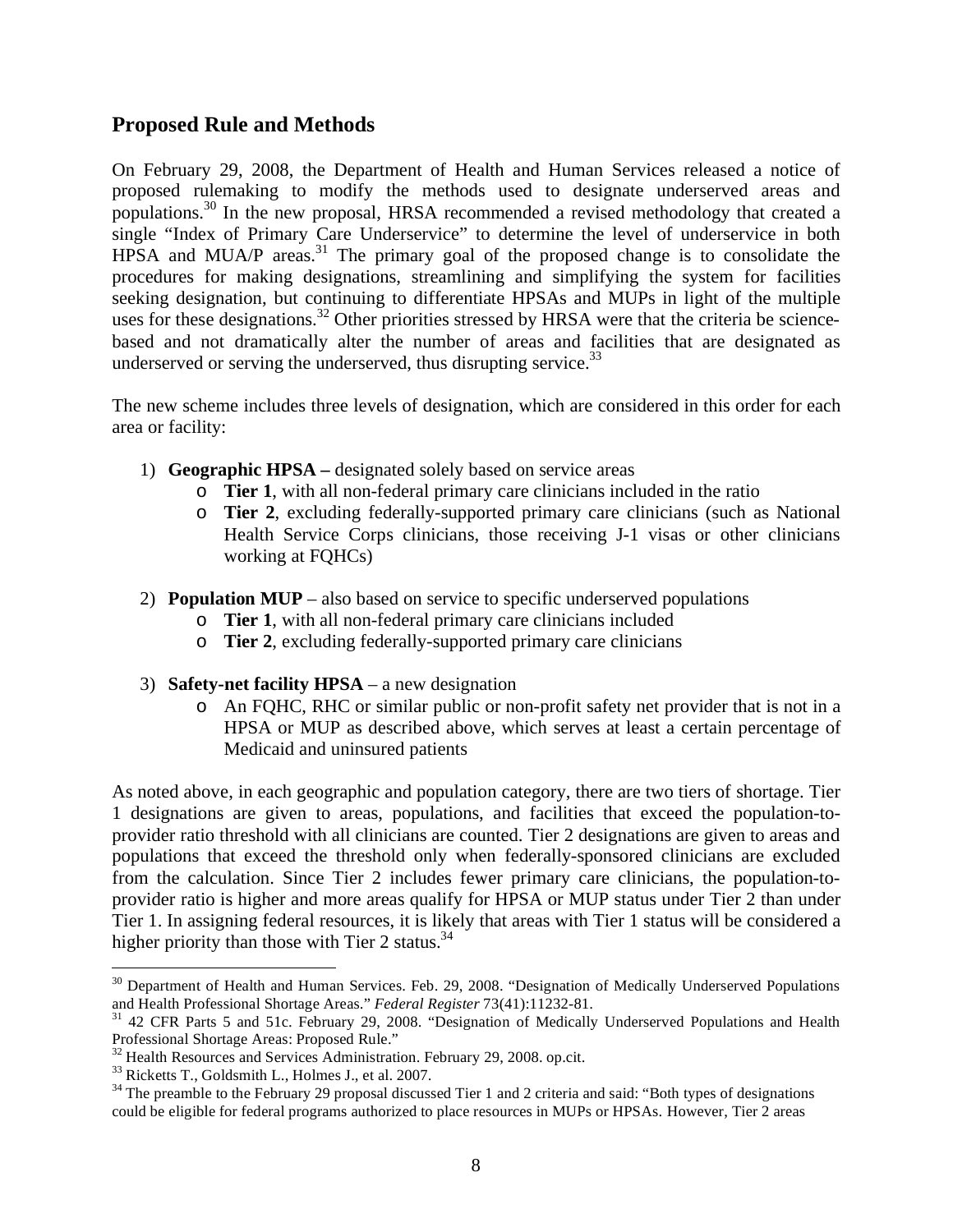The third designation category, which apparently gets the lowest funding priority, is the safetynet facility HPSA. It is granted to health centers as long as 40 percent of their patients are Medicaid-eligible and uninsured in metropolitan areas (30 percent in rural areas and 20 percent in frontier areas). The designation criteria also require that the uninsured account for at least 10 percent of patients. The proposed rule would then create a new MUP consisting of the lowincome and Medicaid-eligible population served by a safety-net facility designated FQHC.

The idea behind the new measure of underservice described in the proposed rule is that demographic, economic and health characteristics of each area affect how the population-topractitioner ratio actually translates, in the real world, to access or lack of access to primary care. While the general methodology for designation is still based on a population-to-practitioner ratio approach, it now reflects some "corrections" for underestimates that were previously not accounted for in the previous model. Over 20 variables from national datasets were tested for inclusion in the new model, and nine were found to be adequate for better estimating "need" for primary care services (see Table 2). Additionally, the new methodology involves use of "barrierfree populations" calculations, which reflect the number of people within a geographic area that primary care providers could service under the optimal conditions, to address relative capacity of primary care in a geographic area.

Despite concerns about the types and number of providers used in the previous model, the new methodology continues to use the same types of providers and weights to yield the provider ratio: doctors of medicine and osteopathy are given a full weight of 1 (and residents counted as 0.1), while Nurse Practitioners, Certified Nurse-Midwives, and Physician's Assistants are given a weight of  $0.5<sup>35</sup>$  The complex algorithm used in the new methodology uses both the populationto-provider ratios and need indices to compute a final score. If that score is greater than 3,000, then an area or population may be considered to meet the criteria for designation as a HPSA or MUP.

| Demographic      | <b>Economic</b>                        | <b>Health Status</b> |
|------------------|----------------------------------------|----------------------|
| Percent nonwhite | Percent of population below Death rate |                      |

|  |  | Table 2. Variables Reflecting the Need for Primary Care |  |
|--|--|---------------------------------------------------------|--|
|  |  |                                                         |  |

 would typically be eligible only to maintain the approximate levels of federal resources already deployed, while Tier 1 areas could apply for additional resources." (p. 11247). The April 21 extension says: "In the preamble, a statement in section IV. B. Methodology … inaccurately reflects our intent and the potential effect regarding eligibility for organizations designated Tier 2 designations will not be eligible for additional Federal resources. That is not the case. No provision in the proposed rule imposes any such limitation and it is not our intent to do so. Under the proposed rule, whether designated via Tier 1, Tier 2, or Safety Net Facility all entities will be equally eligible to compete for new or expanded health center funding. Similarly, all entities designated through Tier 1, Tier 2, or Safety Net Facility will be equally eligible to compete for National Health Service Corps (NHSC) placements. In contrast to the health center policy described above, NHSC placements are site specific pursuant to section 333(a) of the Public Health Service Act. For example, while a health center grantee may be eligible for health center funding for all of its sites, only some of its sites may be eligible under law for NHSC placements." (p. 21301). The use of Tier 1, Tier 2, or safety net facility designations and their applications in programmatic decisions is entirely absent from the proposed regulatory language, however, and the interpretation remains unclear to us.

35 Ricketts T., Goldsmith J., Holmes L., et al. 2007.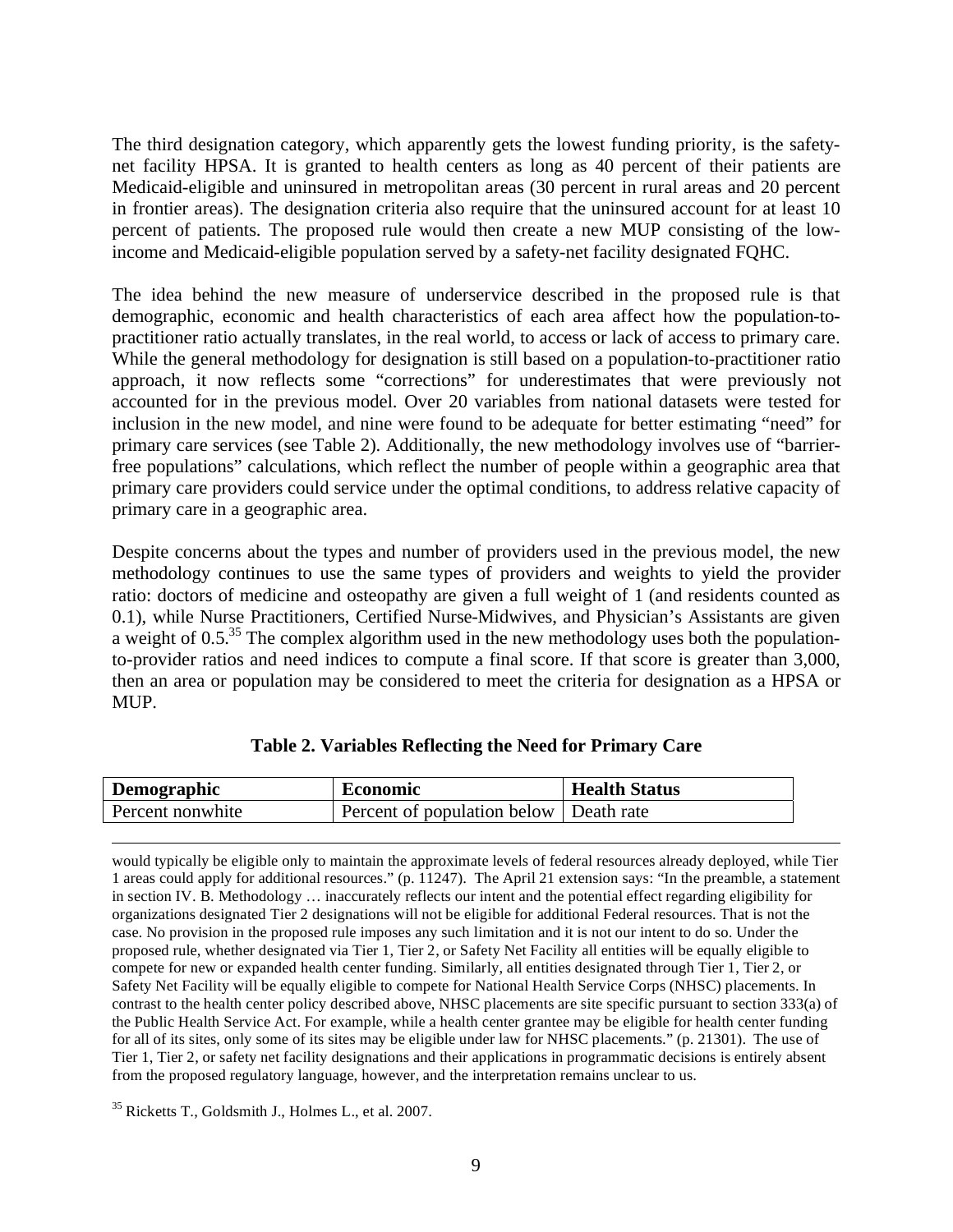|                  | 200 percent of the poverty<br>level |                       |
|------------------|-------------------------------------|-----------------------|
| Percent Hispanic | Unemployment rate                   | Low birth weight rate |
| Percent Elderly  |                                     | Infant mortality rate |
|                  | <b>Population Density</b>           |                       |

The new rule also continues to allow for state and local involvement under the new designation process in defining rational service areas, identifying special populations groups as medically underserved, or collecting new and more localized data for undesignated areas. Although the new rule aims to minimize state and local involvement with the use of national datasets, the impact analysis suggests most states may have to invest considerable effort to collect data, particularly for urban areas that may lose their designation or are under-scored.

#### **Impact of the Proposed Change**

 $\overline{a}$ 

This section examines the impacts in greater detail and is primarily based on the **1999** analyses published in the February 29 *Federal Register* and more recent analyses based primarily on **2005**  data by Professor Thomas Ricketts of the University of North Carolina (who helped design and test the methodology)<sup>36</sup> and researchers at the Robert Graham Center.<sup>37</sup>

Relatively little of the information provided in the *Federal Register* actually help to assess the effect of the rules on the number of FQHCs affected or on the size of the population in the areas served by FQHCs. Health centers, in particular, have relied heavily on federal resources to effectively improve access over the past 40 years for millions of Americans who face substantial barriers to health care due to such factors as geographic isolation, cultural and language differences, poverty, uninsurance, and lack of available providers.<sup>38</sup> Despite the effectiveness and fragility of the safety net, the new formulas for designation are more likely to disrupt, rather than improve, access to care for millions of Americans by increasing the uncertainty that health centers face. While the *Federal Register* found few health centers would be adversely impacted, the impact analysis was compromised by the use of outdated data collected in 1999. New analyses presented here suggest that the impact is strikingly different and that a much larger number of health centers could be in jeopardy because of the proposed regulations.

Table 3 summarizes some key findings using both the published 1999 analyses and the new 2005 analyses. Of particular importance, the table shows that the 1999 analysis indicated that 89 percent of existing FQHCs (including clinic sites that provide the full range of primary care services) met Tier 1 criteria, the highest priority status, and 92 percent met Tier 2 criteria.

<sup>&</sup>lt;sup>36</sup> Ricketts, T. Aug. 10, 2007. "Impact Testing of the Proposed Revised Methodology for Designating Underserved Areas," Draft final report submitted to HRSA.

 $37$  These analyses are currently unpublished, but should be released in the near future.

<sup>38</sup> Hadley, J.,Cunningham, P., and Hargraves, J.L. 2006. "Would Safety-Net Expansions Offset Reduced Access Resulting from Lost Insurance Coverage? Race/Ethnicity Differences." *Health Affairs* 25(6):1679-1687; Shi, L., Stevens G.D., Wulu J.T., et al. 2004. "America's Health Centers: Reducing Racial and Ethnic Disparities in Perinatal Care and Birth Outcomes." *Health Services Research*, 39(6, Part I), 1881-1901; Shin, P., Jones, K. and Rosenbaum, S. 2003 "Reducing Racial and Ethnic Health Disparities: Estimating the Impact of High Health Center Penetration in Low-Income Communities." George Washington University Medical Center, Center for Health Services Research and Policy.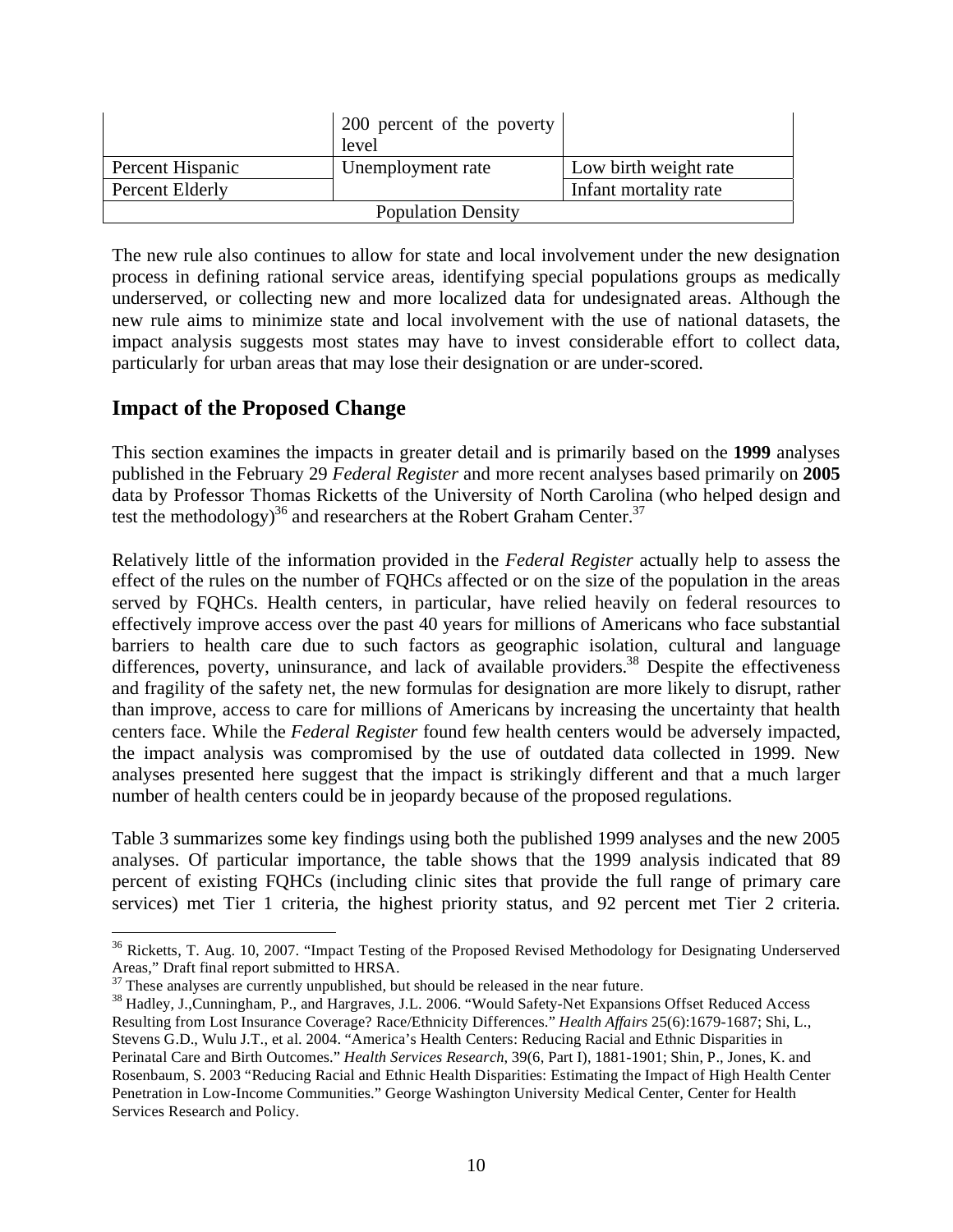However, the same analysis using more current data indicates that *only 34 percent of existing FQHC sites may meet Tier 1 criteria and only 67 percent could meet Tier 2 criteria*. That is, two-thirds (66 percent) of FQHC sites – 2,256 – might fail to meet Tier 1 criteria. While analysis of Tier 1 designation shows the difficulty in achieving high priority status, analysis of the Tier 2 designation may be more noteworthy because those areas or health centers that fail to meet the criteria are most likely to receive no new or additional resources. In 1999, only eight percent of FQHC sites that provide comprehensive primary care would be excluded from Tier 2 status under the new rule. However, in 2005, about 33 percent of FQHC sites – or 1,130 – do not appear to meet Tier 2 status. In effect, application of more recent data indicates fewer areas and health centers will receive the designation of serving an underserved area or population (or a facility-level designation).

|                                                |                 | 1999                                                            |                                                                 | 2005            |                                                                 |                                                                 |  |  |
|------------------------------------------------|-----------------|-----------------------------------------------------------------|-----------------------------------------------------------------|-----------------|-----------------------------------------------------------------|-----------------------------------------------------------------|--|--|
|                                                | <b>Baseline</b> | Number $(\% )$<br><b>Retained or</b><br>Gained, using<br>Tier 1 | Number $(\% )$<br><b>Retained or</b><br>Gained, using<br>Tier 2 | <b>Baseline</b> | Number $(\% )$<br><b>Retained or</b><br>Gained, using<br>Tier 1 | Number $(\% )$<br><b>Retained or</b><br>Gained, using<br>Tier 2 |  |  |
| Designated<br><b>HPSA</b> areas                | 2,282           | 1,660<br>73%                                                    | 2,103<br>92%                                                    | 2.412           | 1,125<br>47%                                                    | 1,807<br>75%                                                    |  |  |
| New HPSA<br>counties                           |                 | 325                                                             | 777                                                             |                 | 165                                                             | 381                                                             |  |  |
| Designated<br>MUA/P areas                      | 3,458           | 2,319<br>67%                                                    | 3,018<br>87%                                                    | 3,754           | 1,910<br>51%                                                    | 2,837<br>76%                                                    |  |  |
| New MUA/P<br>counties                          |                 | 168                                                             | 387                                                             |                 | 64                                                              | 170                                                             |  |  |
| Number of<br>FQHC sites in<br>designated areas | 1,481           | 964<br>62%                                                      | 1,364<br>92%                                                    | 3,433           | 1,177<br>34%                                                    | 2,303<br>67%                                                    |  |  |

|  |                                       |  |  |  |  |  | Table 3. Changes in the Number of Areas and FQHC Sites Under the Proposed |
|--|---------------------------------------|--|--|--|--|--|---------------------------------------------------------------------------|
|  | Methodology, Using 1999 and 2005 Data |  |  |  |  |  |                                                                           |

Note: Tier 2 method also includes the low-income population group adjustment. FQHC sites include only clinics that provide the full range of primary care services.

Source: 1999 data from the *Federal Register*, 2005 data from Prof. Ricketts and analysis by the Graham Center.

Table 3 also shows changes in the number of areas (primarily counties, but some sub-county areas) that currently qualify as HPSA or MUA/P areas. Not surprisingly, most areas that have CHCs contain both HPSA and MUA/P designations. While the majority of areas would retain some level of designation under the new rules, the 2005 data indicate that a smaller share of areas would retain their status than the analysis that accompanied the February 2008 proposed regulation, which relied on 1999 data.<sup>39</sup> Additionally, even though the 2005 data indicate that 16

 $\overline{a}$ 

<sup>&</sup>lt;sup>39</sup> As much as possible, the 2005 analyses used data and definitions that paralleled the 1999 analyses. A small portion of the difference might be due to minor computational differences or situations where data could not be updated or replicated. For example, it was not possible to exclude primary care clinicians employed at FQHCs, other than those who were National Health Service Corps, State Loan Repayment Program or J-1 visa clinicians in the 2005 analyses. However, the 1999 analyses indicate that making these adjustments has a small impact. For example, Table VI-11 in the February 29 preamble indicates that deducting other FQHC clinicians would increase the number of FQHCs that qualify for Tier 2 status by only 2.4 percent.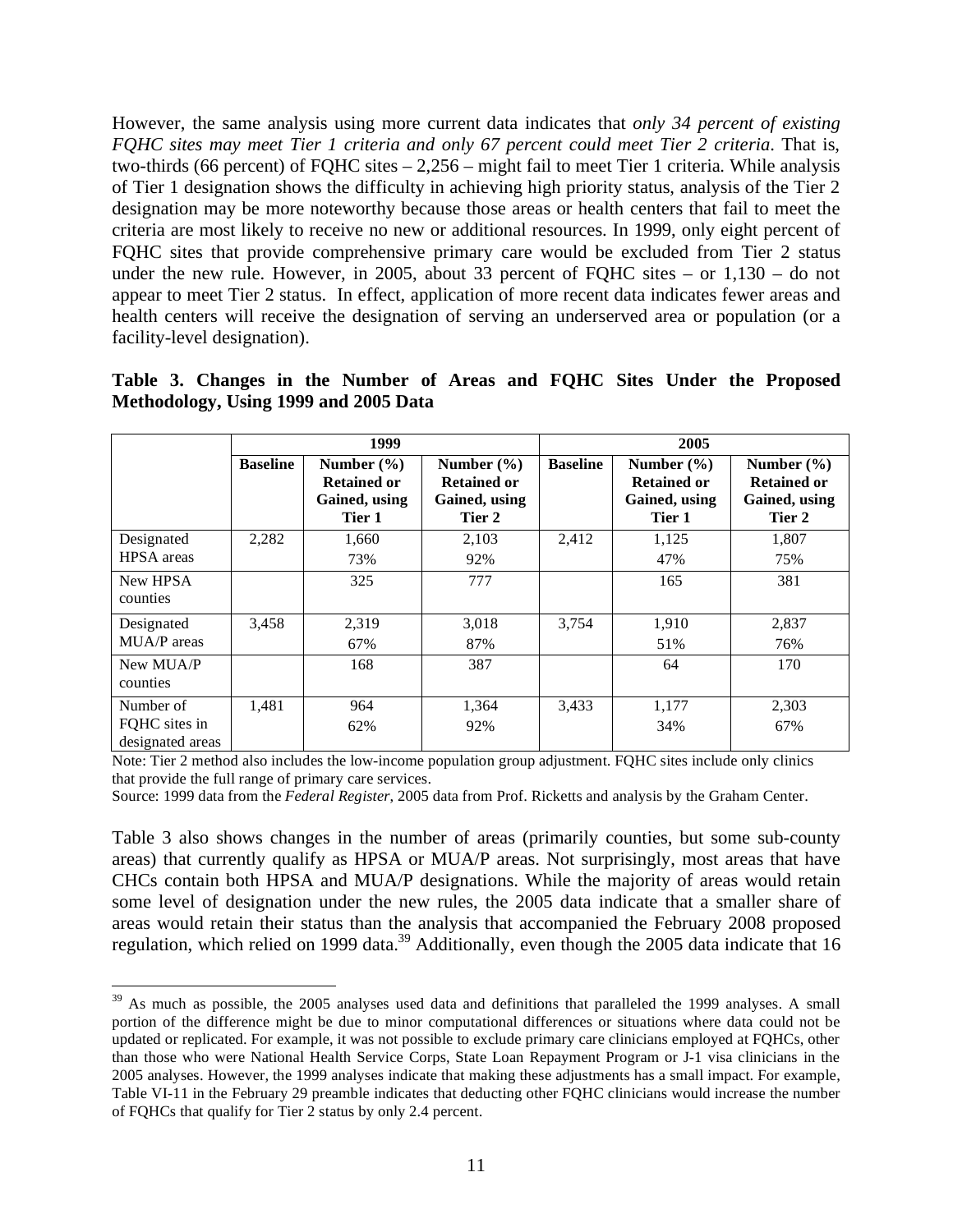percent of areas would be newly designated as HPSAs and five percent of MUA/P areas would be newly qualified as MUA/P, these percentages are substantially less than those supplied along with the proposal.

Although both urban and rural areas are adversely affected, the proposed methodology is relatively harsher in its treatment of urban areas. Tables 4 and 5 demonstrate the results of the 2005 analyses for these areas currently qualified as MUAs, which is particularly important for the allocation of funding for FQHCs. As seen in Table 4, more than one-quarter (28 percent) of urban MUA areas and about one-sixth of rural and frontier areas (17 percent and 18 percent, respectively) could lose their designations under Tier 2 criteria. However,

|                               | Table 4. Effect of the Proposed Methodology on the Number of MUAs, Using Tier 2 Low- |
|-------------------------------|--------------------------------------------------------------------------------------|
| income Criteria and 2005 Data |                                                                                      |

| Geographic type      | Number of<br>baseline MUAs | <b>Number of MUAs</b><br>losing designation<br>under new method | Percent change<br>of MUAs losing<br>designation |
|----------------------|----------------------------|-----------------------------------------------------------------|-------------------------------------------------|
| Urban (metropolitan) | 2,376                      | 672                                                             | $-28%$                                          |
| Rural                | 961                        | 168                                                             | $-17%$                                          |
| Frontier*            | 417                        |                                                                 | $-18%$                                          |

\* Frontier areas have a population density below 7 people per square mile. Source: 2005 data from Prof. Ricketts and analysis by the Graham Center.

Table 5 shows that the results are even less balanced when one considers the number of people living in those areas. Almost 29 million people (39 percent of the baseline population) live in urban MUA areas that might lose status using Tier 2 criteria. Both the number and percent of people living in rural or frontier MUA areas that could lose status is much smaller than those of

| Table 5. Effect of the Proposed Methodology on the Number of People Living in Areas with |
|------------------------------------------------------------------------------------------|
| MUA Status, Using Tier 2 Low-income Criteria and 2005 Data                               |

| Geographic type      | Number of people<br>living in baseline<br><b>MUAs</b><br>(millions) | People in MUAs<br>losing status under<br>new method<br>(millions) | <b>Percent change</b><br>of people living<br>in MUAs losing<br>status |  |
|----------------------|---------------------------------------------------------------------|-------------------------------------------------------------------|-----------------------------------------------------------------------|--|
| Urban (metropolitan) | 73.66                                                               | 28.75                                                             | $-39%$                                                                |  |
| Rural                | 12.08                                                               | 1.81                                                              | $-15%$                                                                |  |
| Frontier*            | 1.86                                                                | 0.32                                                              | $-17%$                                                                |  |

\* Frontier areas have a population density below 7 people per square mile.

Source: 2005 data from Prof. Ricketts and analysis by the Graham Center.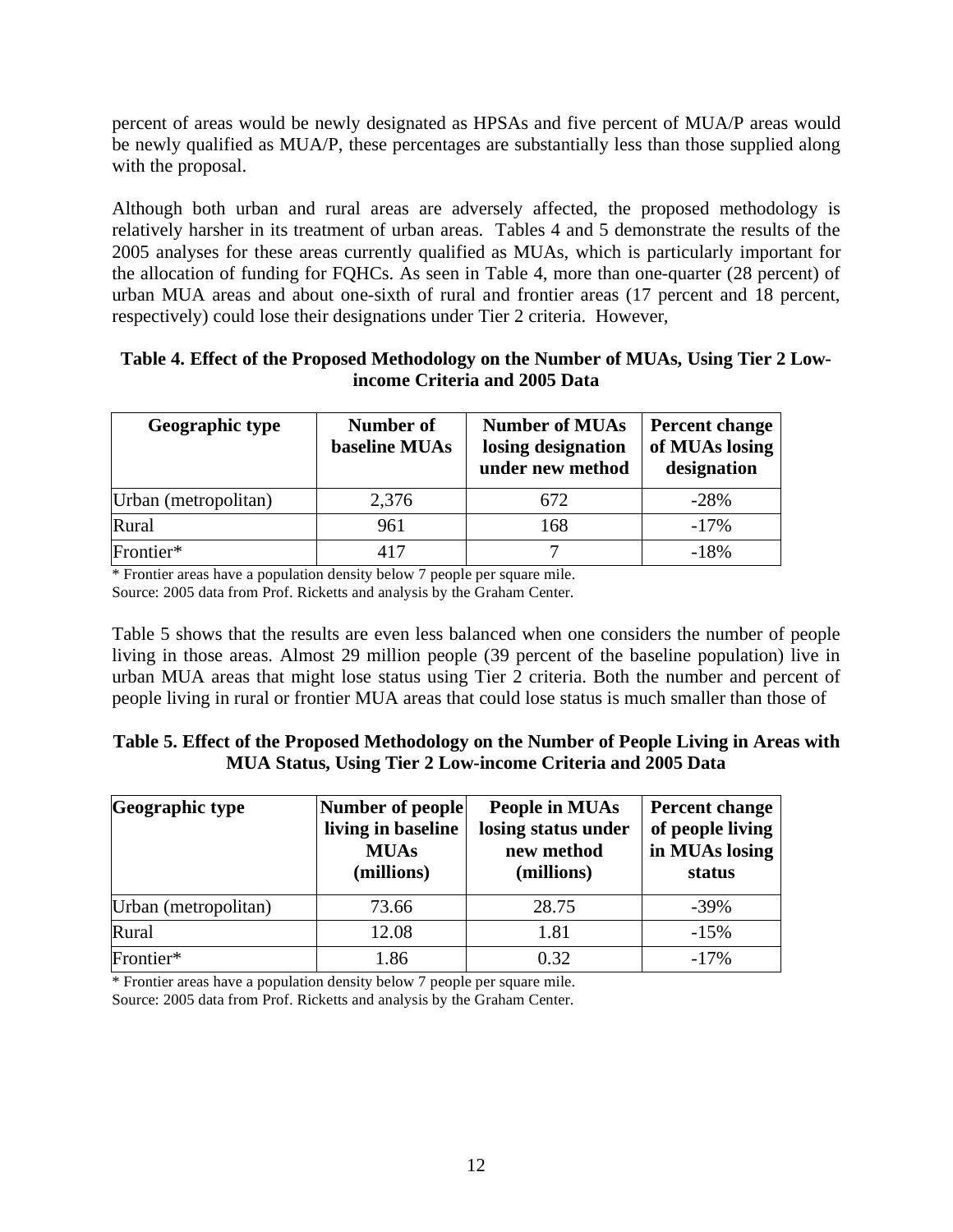| <b>State</b>         | Percent of        | <b>Percent of</b> | <b>State</b>          | <b>Percent of</b> | <b>Percent of</b> |
|----------------------|-------------------|-------------------|-----------------------|-------------------|-------------------|
|                      | designated        | <b>FQHC Sites</b> |                       | designated        | <b>FQHC Sites</b> |
|                      | areas             | retaining         |                       | areas             | retaining         |
|                      | retaining         | <b>MUA</b> status |                       | retaining         | <b>MUA</b> status |
|                      | <b>MUA</b> status |                   |                       | <b>MUA</b> status |                   |
| Alabama              | 85%               | 71%               | Missouri              | 83%               | 70%               |
| Alaska               | 71%               | 83%               | Montana               | 80%               | 42%               |
| Arizona              | 90%               | 80%               | Nebraska              | 71%               | 100%              |
| <b>Arkansas</b>      | 91%               | 84%               | Nevada                | 90%               | 86%               |
| California           | 74%               | 73%               | New Hampshire         | 22%               | 11%               |
| Colorado             | 60%               | 52%               | New Jersey            | 66%               | 75%               |
| Connecticut          | 58%               | 67%               | New Mexico            | 90%               | 86%               |
| Delaware             | 50%               | 33%               | New York              | 68%               | 67%               |
| District of Columbia | 56%               | 26%               | <b>North Carolina</b> | 71%               | 83%               |
| Florida              | 59%               | 39%               | North Dakota          | 74%               | 53%               |
| Georgia              | 81%               | 73%               | Ohio                  | 77%               | 58%               |
| Hawaii               | 75%               | 47%               | Oklahoma              | 92%               | 92%               |
| Idaho                | 97%               | 85%               | Oregon                | 70%               | 21%               |
| Illinois             | 79%               | 76%               | Pennsylvania          | 72%               | 60%               |
| Indiana              | 75%               | 48%               | Rhode Island          | 29%               | 13%               |
| Iowa                 | 73%               | 30%               | South Carolina        | 87%               | 71%               |
| <b>Kansas</b>        | 54%               | 50%               | South Dakota          | 74%               | 79%               |
| Kentucky             | 89%               | 89%               | Tennessee             | 73%               | 84%               |
| Louisiana            | 93%               | 85%               | Texas                 | 91%               | 93%               |
| Maine                | 56%               | 27%               | Utah                  | 90%               | 86%               |
| Maryland             | 63%               | 50%               | Vermont               | 56%               | 36%               |
| Massachusetts        | 52%               | 47%               | Virginia              | 62%               | 59%               |
| Michigan             | 73%               | 72%               | Washington            | 56%               | 26%               |
| Minnesota            | 60%               | 68%               | West Virginia         | 83%               | 82%               |
| Mississippi          | 87%               | 78%               | Wisconsin             | 67%               | 54%               |
|                      |                   |                   | Wyoming               | 92%               | 25%               |

**Table 6. Changes in Number of Designated Areas and FQHC Sites Losing MUA Status by State, Under Tier 2 Low-income Criteria, Using 2005 Data** 

Note: FQHC sites include only clinics that provide the full range of primary care services. Therefore, some satellite clinics are excluded.

Source: 2005 data from Professor Ricketts and analysis by the Graham Center.

urban areas However, in contrast to estimates based on 1999 data, the loss in designation for rural and frontier areas (as well as urban) appear to be substantially greater when using more current data.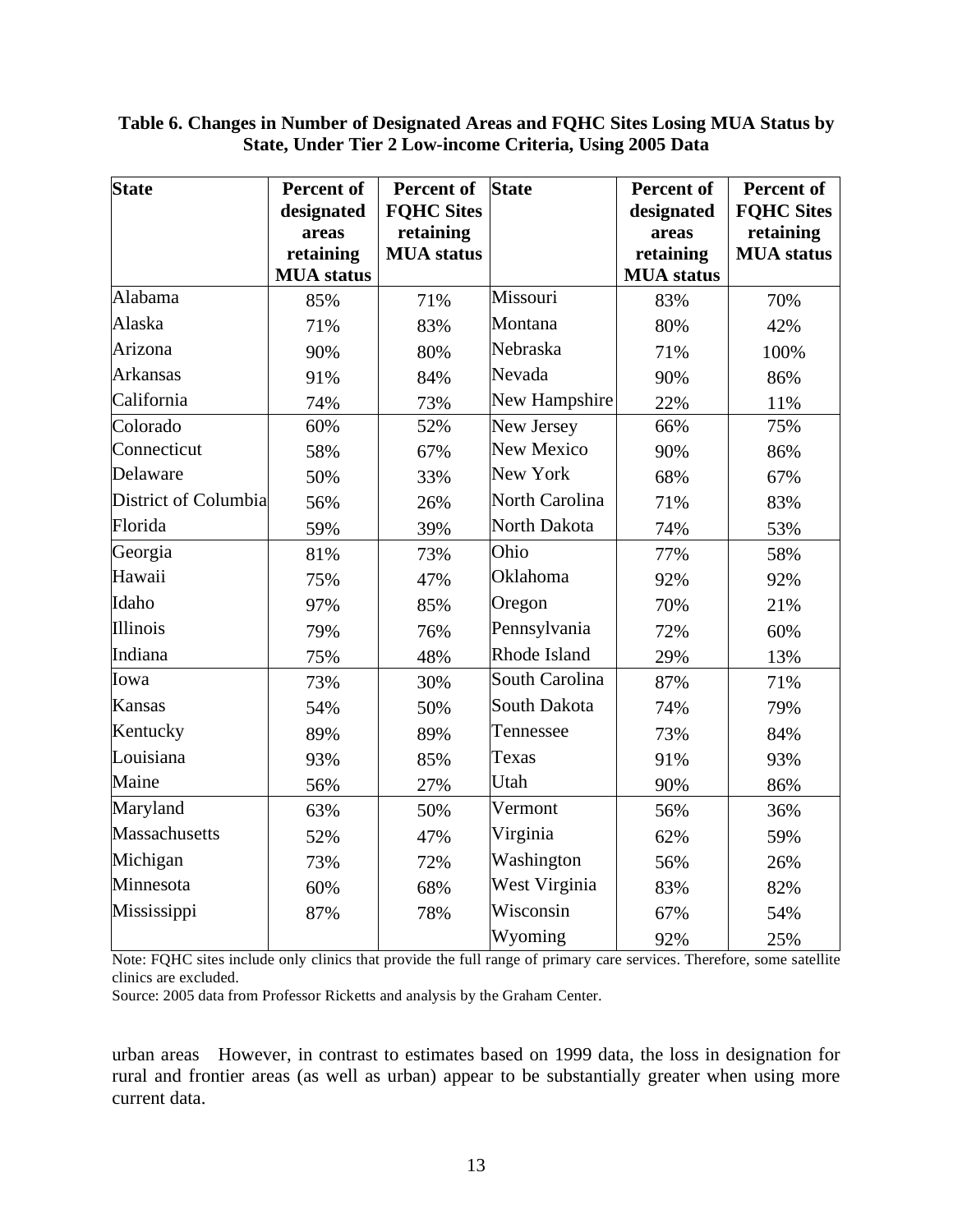Table 6 presents state-by-state data on the percentage of designated areas and FQHC sites that could retain their MUA status under the Tier 2 criteria, using 2005 data. In 15 states, more than half of health center sites could be in jeopardy of losing MUA designation: Delaware, District of Columbia, Florida, Hawaii, Iowa, Indiana, Maine, Massachusetts, Montana, New Hampshire, Oregon, Rhode Island, Vermont, Washington, and Wyoming. Additionally, Table 6 shows that no state will be able to retain all its MUA designations.

Figure 1 shows that some health centers in all states, except Nebraska, are expected to lose their MUA area designation, with some of the largest losses occurring among states in the northeast and the northwest. In 11 states (Delaware, District of Columbia, Florida, Iowa, Maine, New Hampshire, Oregon, Rhode Island, Vermont, Washington, Wyoming), more than three out of five FQHC sites that provide comprehensive primary care would lose their MUA designation.



Analyses of the caseloads of current FQHCs indicate that almost all have caseloads of Medicaid and uninsured patients that are large enough to qualify for safety-net facility HPSA designations under the new proposed regulations. Less than 20 health centers appear to fail to meet those criteria. However, as noted previously, it is not yet clear whether health centers with a safety-net facility designation (rather than a HPSA or MUP designation) will be eligible for additional federal resources in the future or not.<sup>40</sup>

<sup>1</sup>  $40$  However, the April 21 notice indicated that all entities that qualify as Tier 1, Tier 2 or safety net facilities will be "equally eligible to compete for new or expanded health center funding." As discussed earlier, however, this proviso is not included in the regulatory language, nor does it say whether Tier 1, Tier 2 or safety net status or the scores underlying these designations will be used in specific funding decisions for FQHCs or the other uses of these designations.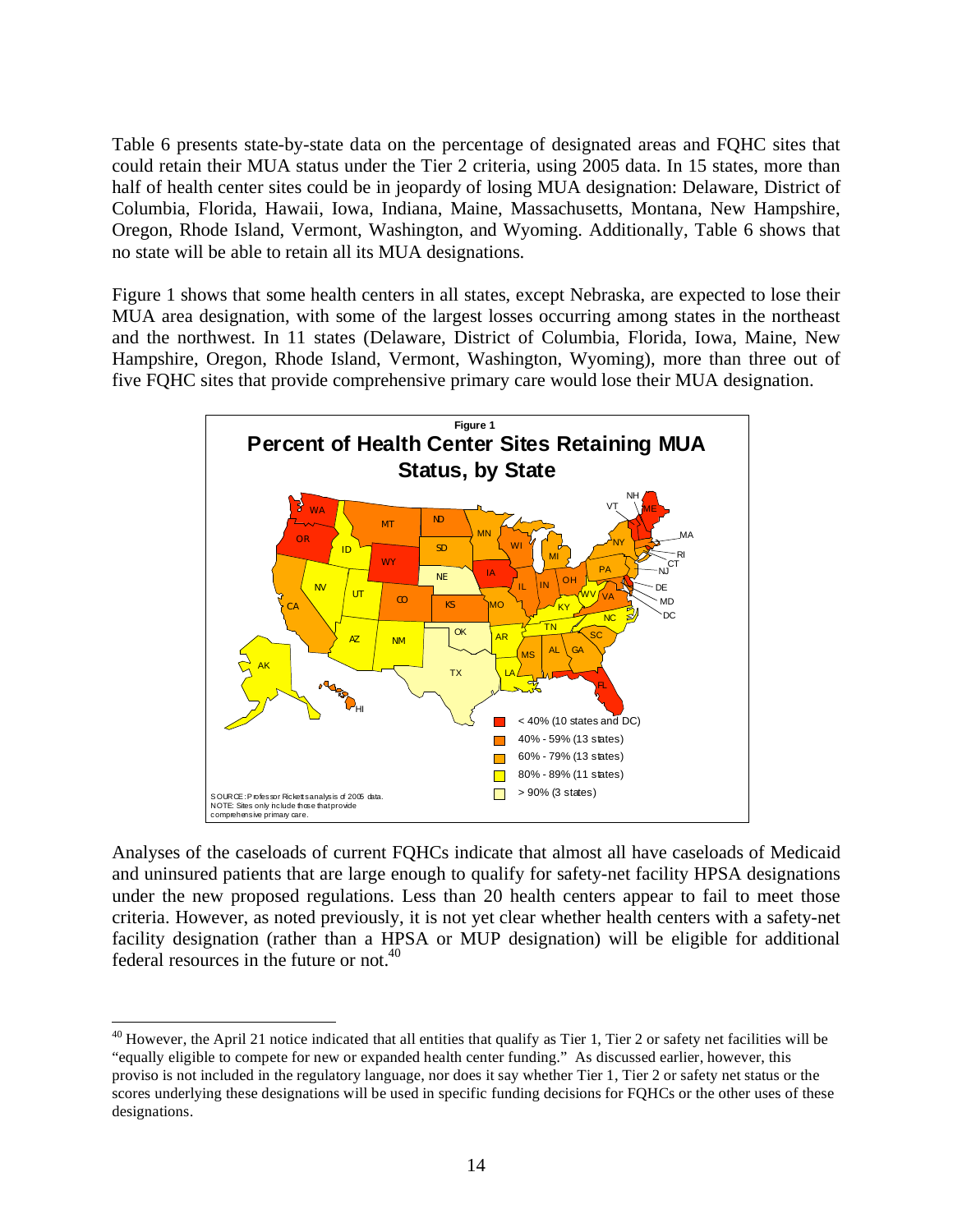## **Technical and Conceptual Challenges**

It is worth noting that the analyses presented are based on the service areas or populations for FQHCs or their sites as they were defined in 1999 or 2005. It is possible that some of the facilities could reconfigure their service area or population definitions so that they would continue to qualify under the proposed rules. While it is beyond the scope of this analysis to consider alternative service or population definitions that might be used to qualify these areas. There are a number of technical and conceptual challenges that HHS ought to consider in improving or redesigning the proposed methodology.

**Rural Preference.** As noted above, the proposed methodology provides a strong advantage to rural over urban areas, particularly because of reliance on the population-to-provider ratio and population density. But access to primary health care is more complex than these measures indicate. According to Healthy People 2010, the two most important indicators of access to health care are having a usual source of health care, such as a primary care physician, and health insurance status.<sup>41</sup> Research by the Agency for Healthcare Research and Quality indicates that among the uninsured, rural residents are more likely to have a usual source of care than those living in metropolitan (urban) areas: only 52 percent of uninsured residents in metropolitan areas have a usual source of care, compared with  $\overline{71}$  percent of uninsured rural residents.<sup>42</sup> Similarly, rural Medicaid beneficiaries are more likely than urban beneficiaries to have a usual source of care, even after controlling for health status, age, race, and other factors.  $43$ 

The proposed methodology obscures the serious challenges that face many urban residents in accessing health care services. Even when primary care providers are located close to urban residents, many urban residents have little or no access to affordable primary care unless safety net clinics or community health centers are present.

**The Population-to-Provider Ratio.** Under the proposed methodology, after the complex computations are done, the designation of HPSA, MUA or MUP status relies on whether the ratio of population to primary care providers is greater than 3,000:1. This is intended to correspond to the historical ratio of population to primary care providers used to designate HPSAs: there must be a 3,500:1 ratio of population to providers or 3,000:1 in special circumstances.44 The preamble to the regulation offers the justification that a number of studies, mostly from the mid-1990s, suggested a typical patient caseload for primary care physicians of about 1,500 patients per provider. HRSA states that the 3,000:1 ratio is thus a very conservative test for areas with substantial shortfalls.45 One might reasonably wonder whether a lower

 $\overline{a}$ 

<sup>&</sup>lt;sup>41</sup> United States Department of Health and Human Services. "Healthy People 2010, Leading Health Indicators." http://www.healthypeople.gov/Document/HTML/uih/uih\_4.htm

<sup>&</sup>lt;sup>42</sup> Larson, S., et al. July 2004, "Health Care in Urban and Rural Areas, Combined Years 1998-2000" Chartbook 13, Agency for Healthcare Research and Quality.

<sup>43</sup> Long S., King J. and Coughlin T. 2006. "The Health Care Experiences of Rural Medicaid Beneficiaries," *Journal of Health Care for the Poor and Underserved* (17):575-59. 44 United States Health Resources and Services Administration. "Health Professional Shortage Area Primary

Medical Care Shortage Designation Criteria." http://www.bhpr.hrsa.gov/shortage/hpsacritpcm.htm

<sup>45</sup> *Federal Register* 73(41): 11246, Feb. 29, 2008.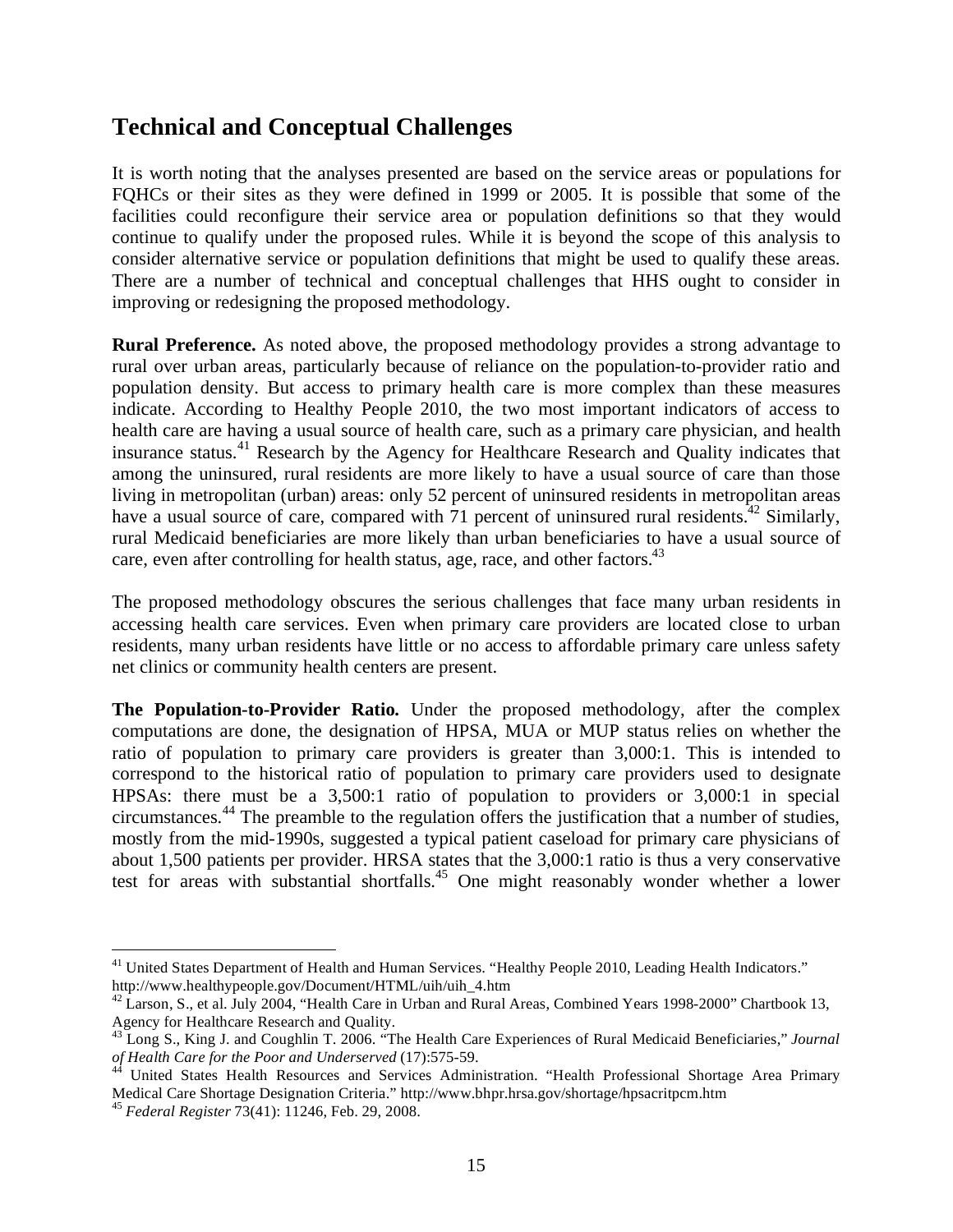standard, such as 1,500:1 is more reasonable, given the evidence. In 1996, HRSA defined an adequate ratio to be  $2000:1.^{46}$ 

Even if one believes that a 3,000:1 ratio might have been reasonable ten years ago, is it still reasonable, given changes in medical practice? Data from the National Ambulatory Medical Care Survey indicate that primary care visit rates (visits per 100 persons per year) increased by 21 percent from 1995 to 2005, signaling a trend of rising utilization.<sup>47</sup> If primary care utilization is rising, the "target" population-to-provider ratio may need to be adjusted downward, to reflect current physician/clinician workloads. If these ratios were adjusted to reflect changes in medical practice and utilization, then a more reasonable target might be about 2,500 rather than 3,000.

Additionally, non-physician measures have a significant impact on the ratio. However, the formula does not adequately address the decision to include (or exclude) certain types of nonphysicians and discount rates applied to them. Nor does it include any adjustment for states where licensure laws limit the scope of practice. While the lack of non-physician data and the exclusion of non-physicians will likely lead to inaccurate estimates, an arbitrary decision without additional research to use the same measure is just as likely to lead to significant inaccuracies.

**The Role of the Uninsured.** An important gap in the proposed methodology is the lack of information about insurance status, a key predictor of access to health care (along with having a usual source of care). The percent of people who are uninsured is not included in the nine "need" factors used in HRSA's formula. The reason given is that these data are not available at a local area level. While this was true in the late 1990s, when HRSA began work on this issue, this is no longer the case. The Census Bureau has already developed experimental estimates of the number and percent of people uninsured at the county level in the year 2000.<sup>48</sup> More important, the Census Bureau has just begun to collect health insurance data as part of the annual American Community Survey and will release these findings in late 2009. This will provide sample-based estimates of insurance coverage in all counties and jurisdictions with population greater than 65,000 in 2009; more detailed estimates for smaller areas, eventually including census tracts, will be available in later years by pooling data over multiple years. (See point #5 below for more discussion about census tract level information and the American Community Survey.)

Information about the uninsured could also have been included in the first step of the formula, which estimates benchmark "barrier free" utilization rates for a white, non-poor population by age and gender. Almost all elderly have insurance through Medicare, but large percentages of non-elderly adults and even children are uninsured. That is, the "barrier free" utilization of many non-elderly adults and children is reduced because many are uninsured. Leaving out insurance status creates a bias in favor of elderly residents of an area. If the "barrier free" calculations only included those who have insurance for all 12 months of a year, this would better correspond to

1

<sup>&</sup>lt;sup>46</sup> HRSA, Federal Office of Rural Health Policy. "Facts About...Rural Physicians."

http://www.shepscenter.unc.edu/research\_programs/rural\_program/phy.html; Center for Rural Health, North Dakota. "Health Professional Shortage Areas (HPSAs) and Medically Underserved Areas (MUAs)" http://ruralhealth.und.edu/pdf/hpsa.pdf

<sup>&</sup>lt;sup>47</sup> Burt, C., et al. June 29, 2007. "Ambulatory Medical Care Utilization Estimates for 2005," *Advance Data from Vital and Health Statistics*, No. 388, Centers for Disease Control and Prevention.

<sup>&</sup>lt;sup>48</sup> United States Census Bureau. "Model-Based Estimates Small Area Health Insurance Estimates for States and Counties." http://www.census.gov/hhes/www/sahie/index.html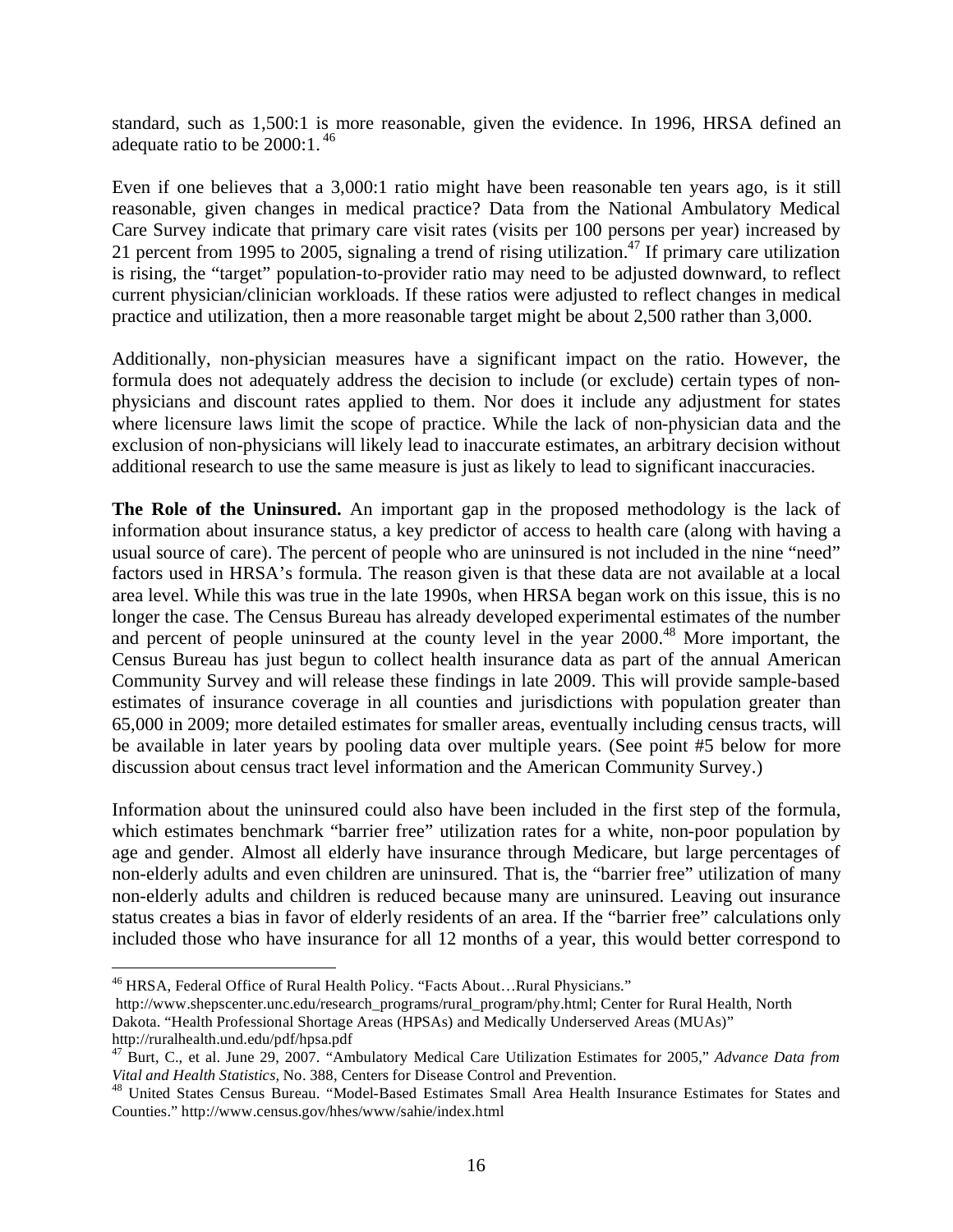"barrier free" utilization and would modestly increase the weights given to the non-elderly population of an area.

**The Accuracy and Timeliness of Provider Data Sources.** One of HRSA's objectives was to use national data as much as possible to simplify the calculations. An important question is whether the existing national data are adequate. The most important element in the proposed methodology is the number of practicing primary care providers in an area, used to estimate the population-to-provider ratio. The chief data source is the American Medical Association's (AMA's) physician masterfile. But the AMA masterfile is often out-of-date. Much of the key information, such as a physician's address and whether he or she is still practicing, is based on surveys sent out every three or four years. One study found that the masterfile was inaccurate in capturing when physicians stopped practicing.49 Equally of concern, even if information is up-todate, the address(es) given for a physician might not correspond to where he or she practices. The AMA asks for a preferred address, and in some cases, also gets an office address. But many physicians work in multiple settings and the masterfile address information may not capture the actual practice sites or the percentage of time spent at each location. For example, a family practice resident may be based at a teaching hospital located in the inner city and use that as the preferred address, but actually spend the majority of time practicing in a suburban clinic. This affects not only those affiliated with teaching hospitals, but a large number of practicing physicians and other clinicians. There are additional gaps in provider data. For example, the data on nurse practitioners appears to be based on a survey collected in 2001.

**Changes in Data Sources and Availability.** Because health service areas do not necessarily correspond with county lines, it is desirable to have relevant data available at relatively small geographic levels, such as at the census tract level.<sup>50</sup> Some of the data used to measure need, including key indicators of poverty, are collected at census tract levels as part of the "long form" of the decennial Census, which is administered to one in every six households once every ten years. But the Census Bureau does not plan to collect long form data in 2010, the next decennial census. It is replacing the long form with the American Community Survey (ACS), mentioned above. The Census Bureau plans to continue to produce census tract level data using multiyear compilations of ACS data, beginning some time after 2010, but may suppress estimates in some areas in which the sample size is too small. Thus, census tract level data might not be available for some areas, particularly when creating appropriate Rational Service Areas. At the very least, the change in data sources means that estimates of income or employment might change substantially in the near future.

1

<sup>49</sup> Rittenhouse, D., et al. 2004. "No Exit: An Evaluation of Measures of Physician Attrition." *Health Services Research* 29(5): 1571-88. See also Kletke, P. 2004. "Physician Workforce Data: When the Best is Not Good Enough," *Health Services Research* 29(5): 1251-6.<br><sup>50</sup> Census tracts are small areas defined by the Census Bureau, normally corresponding with a population between

<sup>1,500</sup> and 8,000 persons.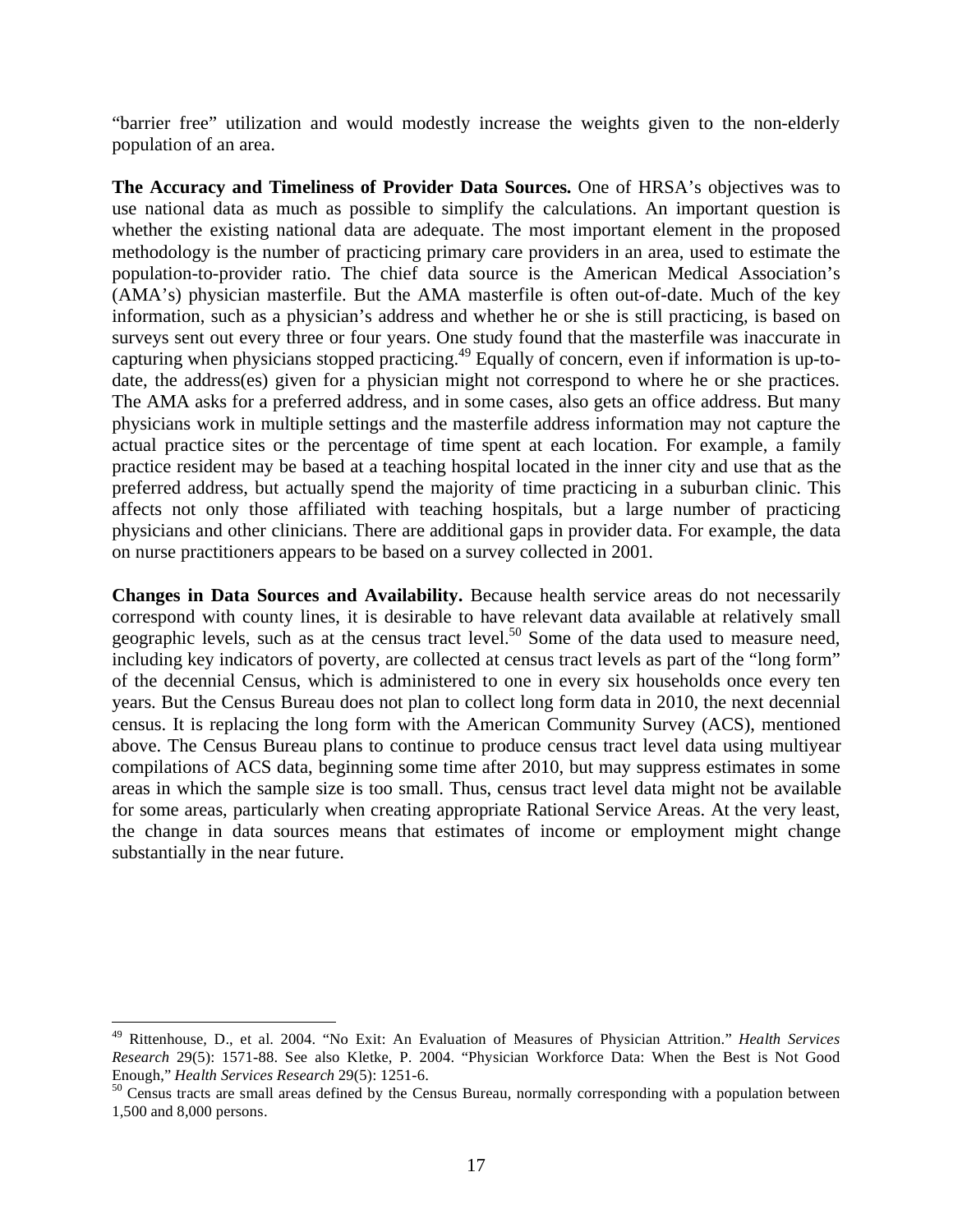# **Implications**

Our analysis suggests that the effects of HRSA's proposed regulation are strikingly different than those presented on February 29, although there is some uncertainty due to ambiguity in the regulatory policies, as well as the uncertainties associated with any complex data analysis conducted in a very short time period.

One of the most serious concerns is that, although the proposed regulation offers great detail about how MUAs and HPSAs will be scored and designated, including safety net facilities, there is almost no discussion or regulatory language about how these designations or scores will be used (or not used) in making programmatic decisions about: the funding of FQHCs, the allocation of NHSC clinicians, the designation of rural health clinic (RHC) status, the provision of Medicare provider incentive payments or the approval of J-1 visa waivers. Without clearer explanation of these policy options or decisions, it is almost impossible to understand the impact of these proposed regulations.

Analysis of the expected effects of HRSA's proposed regulations using more recent data demonstrates that federally qualified health centers, which anchor the safety net in thousands of communities, face significantly greater funding uncertainties than anticipated. The analysis shows substantially greater numbers of existing health centers are in jeopardy of losing additional funding and federal health resources than presented in the impact analysis that accompanied the proposed rule. The use of old and inaccurate provider files, lack of uninsured data, and rural bias are likely to lead to such inaccurate estimates – for example, the new methodology underestimates the need for a large number of health centers or sites, despite evidence that the number of uninsured is growing.<sup>51</sup> The new methodology also shows that health centers in mostly urban, northeast and northwestern areas would be most at risk of losing their designation.

The creation of the designation of last resort, "safety net facility," appears to reflect a general awareness that the data and formula limitations may not adequately capture levels of underservice in different communities across the country. However, the application and implications for safety net facility designation are not entirely clear. There is some indication that the facility designation can be applied organization-wide. For example, at present, if 40 percent of urban health center patients have Medicaid and 10 percent are low-income, the patient population can be designated as an MUP. Does this mean that their MUP status under these conditions is set as at the same lower priority level for funding allocation? The proposed rule also suggests Tier 1 and 2 designations may be applied organization wide if some or a majority of sites qualify for the same tier designation. If true, what number or percentage of sites would qualify as a majority? Although almost all existing FQHCs would be eligible for safety net facility HPSA designation, the new rule presents significant challenges for investing in existing centers or services in non-MUA/HPSA areas. However, to date, no official policy clarification has been provided regarding how HRSA intends to balance funding for new and existing programs.

 $\overline{a}$ <sup>51</sup> Hadley, J. and Cunningham, P. 2004. "Availability of Safety Net Providers and Access to Care of Uninsured Persons." *Health Services Research* 39(5): 1527-1546.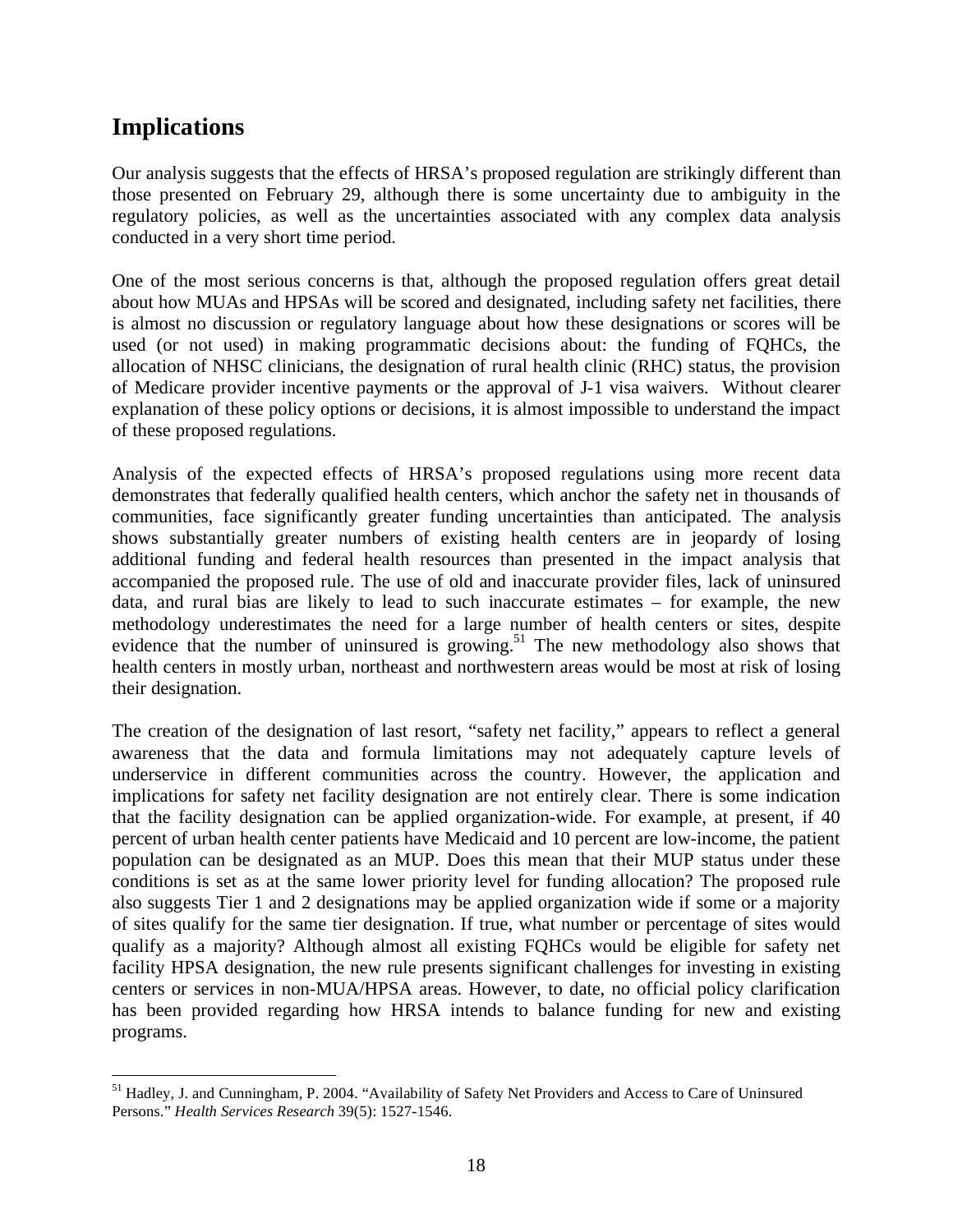Although this analysis focused on the needs of FQHCs, there are major implications for other parts of the health care system, such as Medicare payment levels for physicians practicing in underserved areas and for the allocation of National Health Service Corps staff and resources. In general, the new rule jeopardizes the broader safety net by essentially reducing or freezing health care resources for entities and areas that either receive a relatively low priority funding designation or else lose their designation altogether While the designation process allows for urgent requests for redesignation, this type of request can be triggered only upon a "sudden" (undefined) decrease in primary care capacity or at a point in which a health care safety net system has been so damaged that it must essentially rebuild itself. Essentially, the new rule violates at least one of the Department's stated goals-- to avoid disruption of the existing health care safety net.

This analysis underscores the powerful implications that flow from a broad reformulation of the concept of medical underservice. There have been no developments in any federal statute whose operations turn on this designation process that would suggest a need for such a wholesale revamping of the concepts of medical underservice or health professions shortages. Indeed, the proposed rule appears to run directly counter to the large increase in the number of uninsured persons, growing evidence of primary care shortages across the country, and the Administration's eight-year effort to expand and strengthen the health centers program.

Because this analysis is limited to consideration of the impact of the rule on health centers, it actually understates the profound implications of the proposed rule for access to basic health services at a particularly critical time in U.S. health policy. In view of the proposed rule's significant deficiencies, particularly in relation to the importance of the designation process to the broader formulation of U.S. health policy and ultimately, to population health, it is evident that the challenges in reshaping the rule go beyond simply completing the comment period, evaluating the comments, and issuing a revised rule.

In our view, the rule's shortcomings are significant enough that under the circumstances, a reasonable course of action would be to withdraw the proposed policy. This is a step that this Administration has taken in the past (for example, in the case of the HHS's limited English Proficiency guidelines or its Medicaid managed care regulation) when it has determined that a policy is fundamentally inconsistent with a sensible policy direction. Withdrawal in this case could be accompanied by a far more open and transparent policy development process that considers not only the formulaic aspects of medical underservice and health professions shortage area designation, but also the real world impact of such a major policy change. Policy development considerations, as well as the law (in this case, the federal Administrative Procedures Act) permit an approach to policy development that includes formal and extensive policy consultations with affected stakeholders, including Governors and state legislatures, affected health care entities such as hospitals, state and local medical societies and health centers, and entities representing health care consumers. Through such a formal consultation, it may be possible to arrive at a more sound and modified approach to the designation of areas, populations, and communities with high health care need.